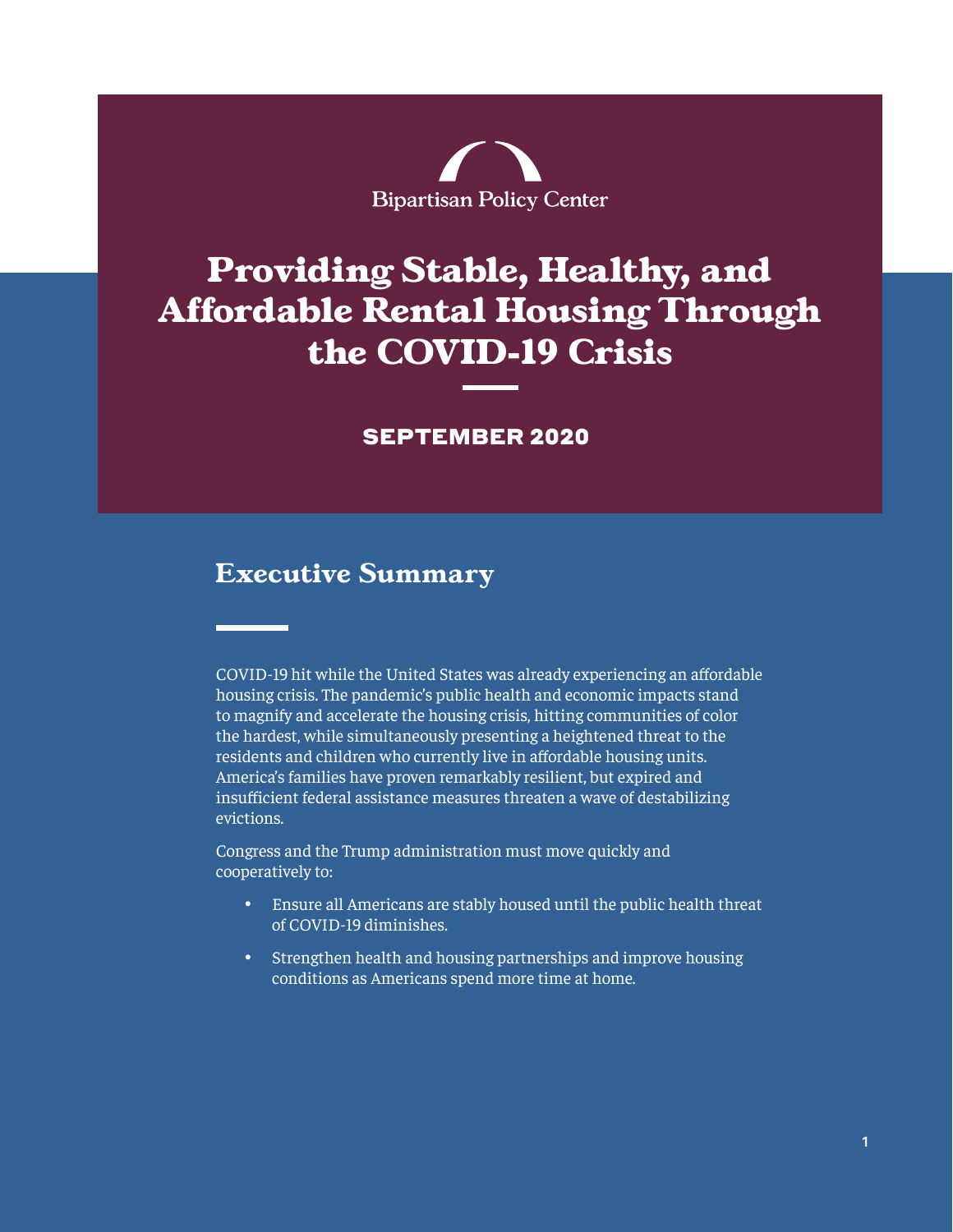#### Recommendations for Congress:

- 1. Extend emergency unemployment insurance benefits and provide another round of direct payments.
- 2. Appropriate at least \$15 billion in flexible emergency rental assistance to prevent evictions.
- 3. Extend forgivable loans or tax credits to property owners facing lost rental income.
- 4. Provide \$11.5 billion in funding to meet the housing needs of those experiencing homelessness.
- 5. Provide at least \$3 billion in emergency funding to cover emergency pandemic-related needs in federally assisted, congregate housing and address COVID-19 detection.
- 6. Include USDA and tribal rental assistance in the next COVID-19 response package.

#### Recommendations for the Trump Administration:

- 1. Encourage states to target uncommitted CARES Act and future funding allocations to help people experiencing homelessness and low-income renters.
- 2. Augment regulatory flexibilities and waivers.
- 3. Develop a testing, surveillance, and vaccination strategy for federally assisted, congregate housing.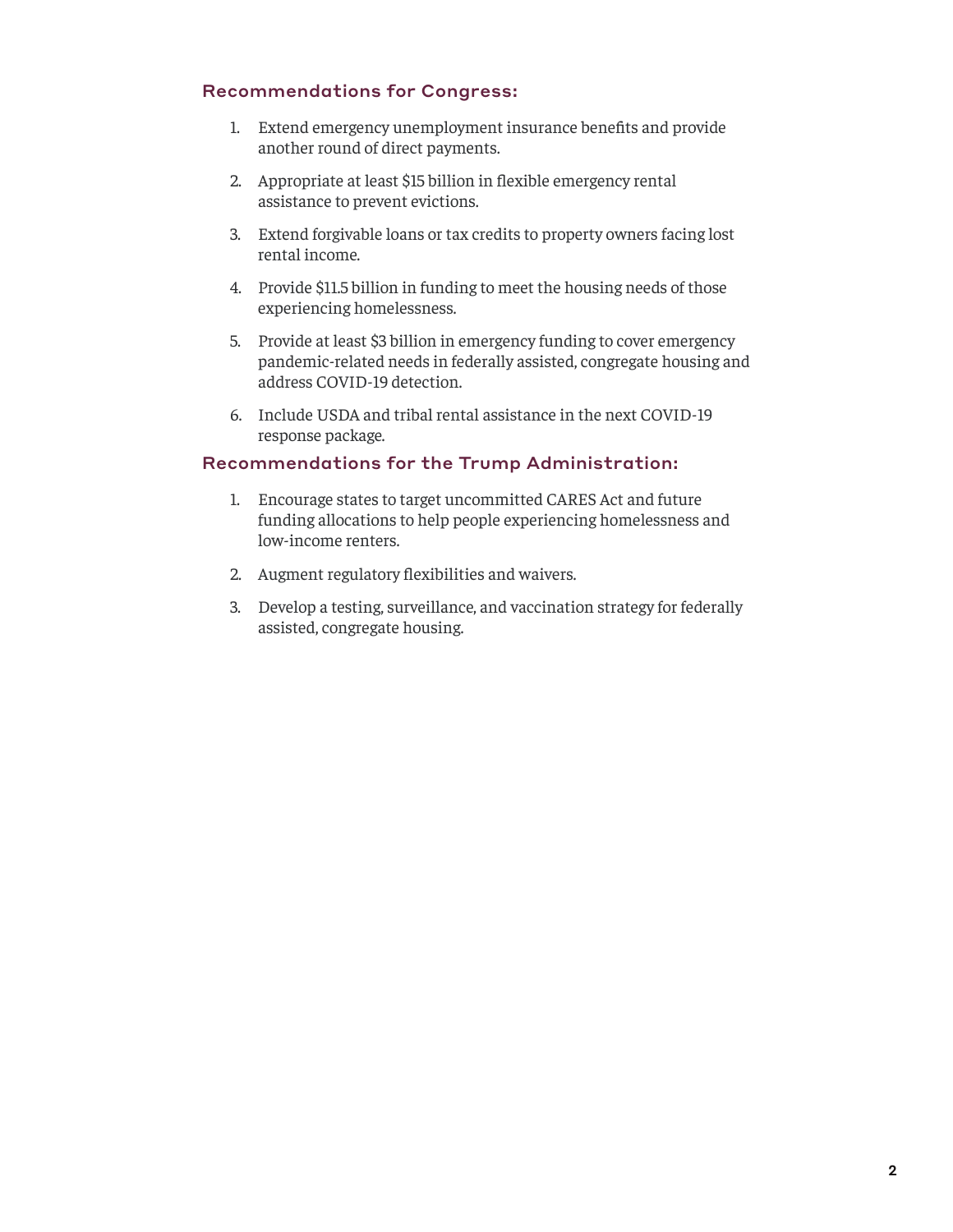# **Staff**

Thomas Armooh Project Assistant

Tyler Barton Research Analyst

Anand Parekh, M.D. Chief Medical Advisor

#### **Advisors**

Henry Cisneros Former HUD Secretary

Pamela Hughes Patenaude Former HUD Deputy Secretary Former HUD Assistant Secretary for Community, Planning, and Development

Andy Winkler Associate Director

Robin Xiao Intern

Meron Yohannes Policy Analyst

Orlando Cabrera

Former HUD Assistant Secretary for Public and Indian Housing

Erika Poethig Former HUD Acting Assistant Secretary for Policy, Development, and Research

#### **Acknowledgments**

Support for this report was provided by the Robert Wood Johnson Foundation. The views expressed here do not necessarily reflect the view of the Foundation. The authors are also grateful to Anita Burgos, Kate Cassling, Kimberly Dean, Joann Donnellan, Wynton Henderson, G. William Hoagland, and Niña Ledonio for their assistance.

#### **Disclaimer**

The findings and conclusions expressed herein do not necessarily reflect the views or opinions of BPC, its founders, its funders, or its board of directors.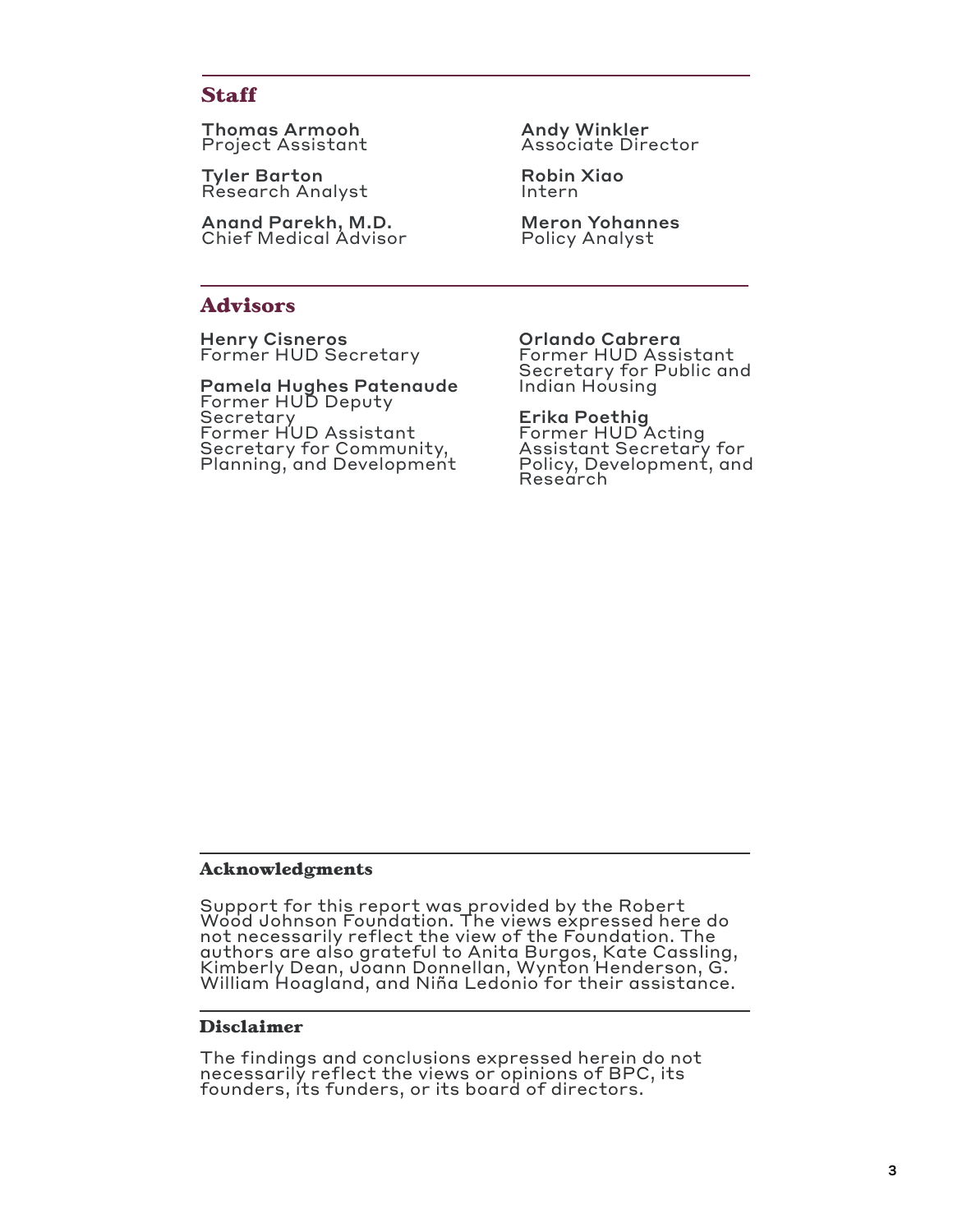# <span id="page-3-0"></span>**Background**

The Housing Act of 1949 set a national housing objective of "a decent home and a suitable living environment for every American family." Starting in 2013 with Bipartisan Policy Center's Housing Commission and in the years since, the BPC has endeavored to move the United States closer to achieving that goal by putting forth policy recommendations targeted to reach those with the highest priority housing needs—people experiencing or at risk of homelessness and low-income renters.<sup>[1](#page-18-0)</sup>

BPC's efforts have been shaped by clear evidence that unmet housing needs have a direct and deleterious impact on physical and mental health, with these impacts taking many forms, including the following:

- Homelessness or housing insecurity—Those experiencing homelessness are more likely to experience severe and frequent mental and physical illness. Chronic illness is also a risk factor for homelessness.[2](#page-18-0)
- Substandard housing quality—Hazards within the home environment, such as lead paint and asthma triggers, can cause or exacerbate health conditions and lead to poor health outcomes, including costly treatment and hospitalization.
- Rent burdens—High housing costs are not only stressful, they can force struggling families to make difficult trade-offs between buying necessities like food and medicine and paying rent, resulting in suboptimal health outcomes. In addition, what a household can afford often dictates where they can live. Low-income families that do not live in affordable or public housing often experience stressors that both run the risk of exposing them to COVID-19, cause financial instability, and imperil health.

Safe, stable, and affordable housing is associated with better health, decreased health care utilization, improved educational outcomes for children, and higher financial security and well-being. Despite these many benefits, too little has been done to elevate and address outstanding housing needs over the years.

In 2018, 20.8 million, or 47.5%, of all renter households were rent burdened, spending [3](#page-18-0)0% of their income or far in excess on rent.<sup>3</sup> Low-income households continue to compete for a limited number of affordable rental homes, while the market supplies new housing mostly out of the financial reach of working families. Disproportionately high housing cost burdens, entrenched patterns of segregation and concentrated poverty, and other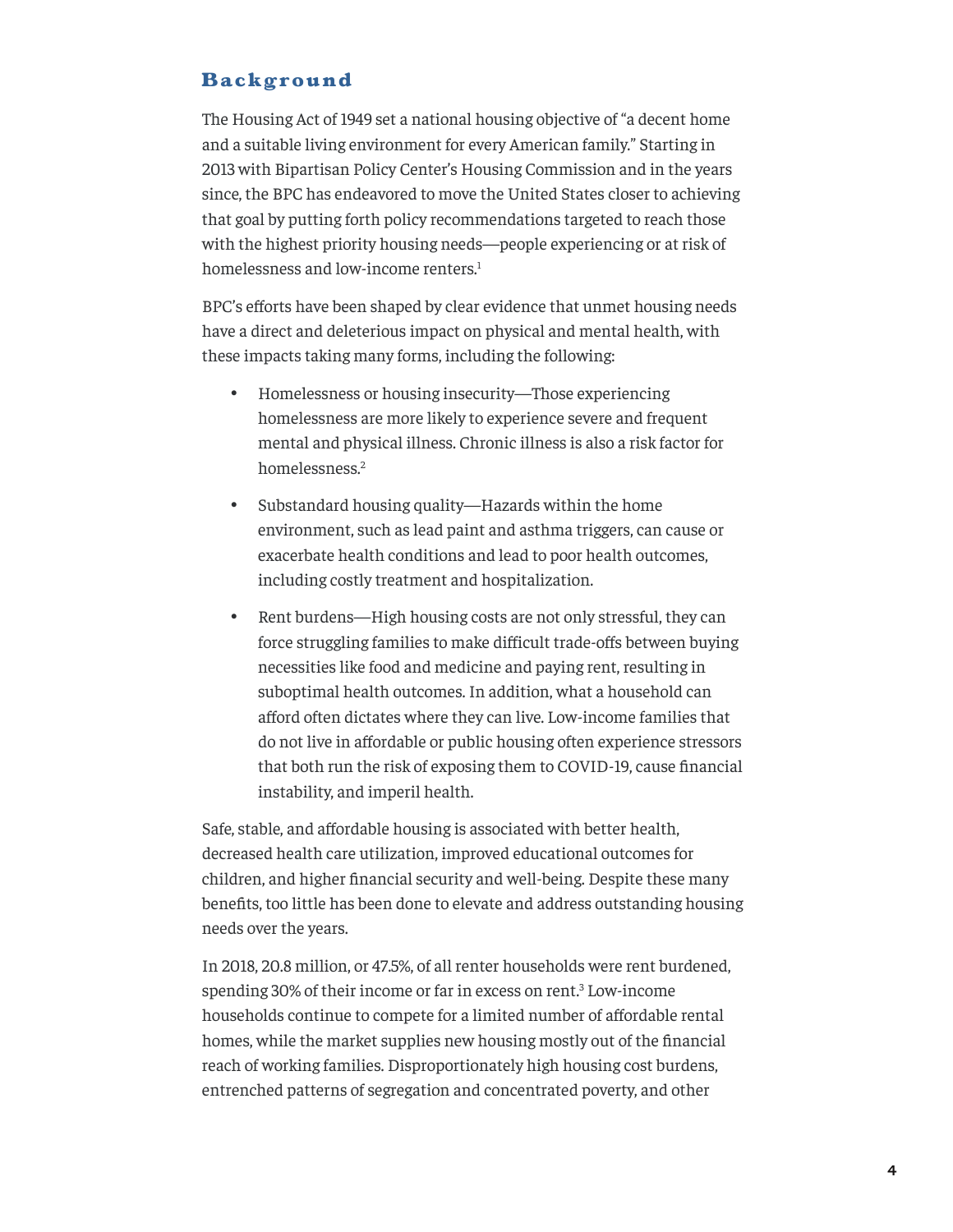<span id="page-4-0"></span>systemic barriers further lay the foundation for an affordable housing crisis that affects lower-income people of color most acutely.

Compounding this, the COVID-19 pandemic has triggered public health and economic crises that have put millions of low-income households at risk of eviction and homelessness and widened racial disparities in housing and health outcomes. Government-enforced stay-at-home orders resulted in an unprecedented disruption to the labor market, with one in ten workers still unemployed as a result. Many of those who have remained employed have suffered wage or hour reductions.

For millions of families, lost jobs and crucial household wages have left them unable to pay their rents, mortgages, and other bills. Tenants of so-called "Class C" buildings—typically older, less expensive rental properties—paid 5[4](#page-18-0)% of total rents due in June by the middle of the month.<sup>4</sup> In July, even with emergency unemployment relief still flowing, that figure slipped to 37%, demonstrating the ever-increasing challenge on working families to make ends meet. The Aspen Institute and the COVID-19 Eviction Defense Project have projected that 19 to 23 million renters are at risk of eviction through the end of 2020 based on predicted job and wage losses, representing up to 21% of renter households.<sup>[5](#page-18-0)</sup> If realized, a wave of evictions would devastate already under-resourced and disadvantaged communities and throw these families into a cycle of poverty from which it will be hard to recover.

Worrisomely, many of those people who are evicted will wind up at homeless centers that are already overwhelmed. Further burdening homeless service providers with more people to help potentially increases density and the likelihood of close human-to-human contact, thereby exposing people and children to higher risk of contracting Covid-19.

While nearly all communities nationwide have experienced economic hardships as a result of the pandemic, BPC found in a nationwide poll that minority households have disproportionately borne the brunt of the impact. Responses showed that Black and Hispanic households experienced higher job losses and pay-cuts, were more likely to tap into emergency savings, and more likely to miss household payments—including mortgage, credit card, utility, or rent payments—in response to COVID-19.[6](#page-18-0) These disproportionate impacts are critically important considering that people of color already faced higher housing cost burdens, housing insecurity, eviction rates, and poverty than white households.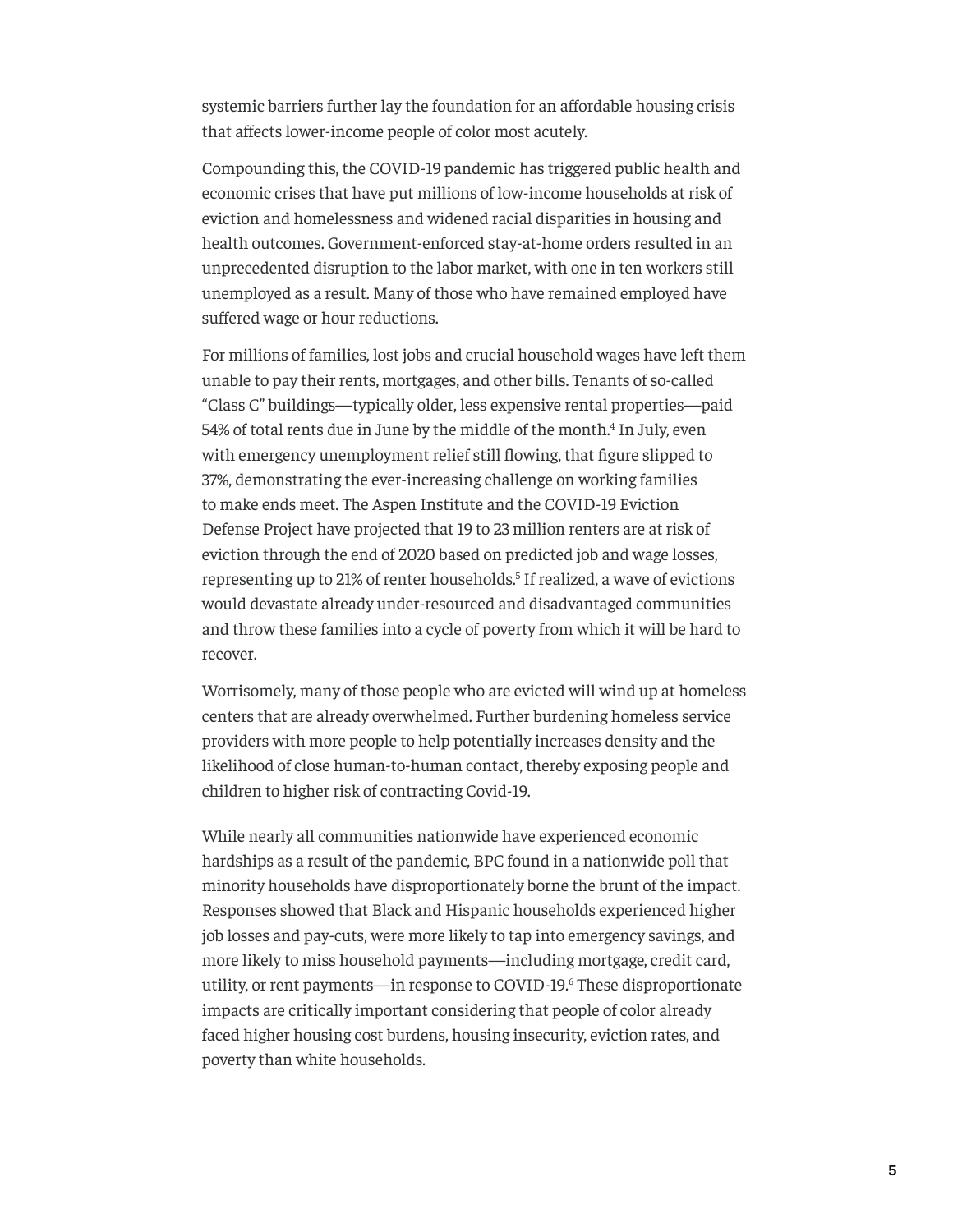<span id="page-5-0"></span>COVID-19 has also had a distinct and disproportionate health impact on people of color, resulting in a higher percentage of positive cases, hospitalizations, and deaths when compared with whites.<sup>7</sup> In particular, people of color are:

- • At higher risk for serious illness if they contract COVID-19 due to higher rates of underlying health conditions, such as diabetes and asthma
- More likely to be uninsured and lack a usual source of care
- • More likely to work in industries at higher risk for loss of income during the pandemic
- • More likely to have jobs that do not allow for telework or require commutes on public transportation, increasing the risk of coronavirus exposure

Housing modalities and conditions also have a direct relationship with disproportionate COVID-19 transmission. People of color are more likely to live in housing situations, such as multigenerational family units, overcrowded housing, or federally supported housing, that, when coupled with a lack of health care insurance or limited provider access, make it difficult to socially distance, self-isolate, and prevent transmission.Blacks, Latinos, and other people of color are also more likely to be homeless, which makes it more likely that they are forced into circumstances that would increase susceptibility to COVID-19, circumstances in which it is more difficult to follow Centers for Disease Control and Prevention preventative measures.

By widening existing racial and ethnic disparities in housing, there is rising concern about the long-term economic effects of COVID-19—including an increasing risk of eviction and homelessness, increased housing insecurity (and, therefore, food and health care insecurity), and fewer opportunities to build wealth and become more financially secure. Without action, people of color will continue to experience more limited opportunities for economic mobility than white counterparts, a step backward as advocates, policymakers, and the public seek to make our country more just and equitable.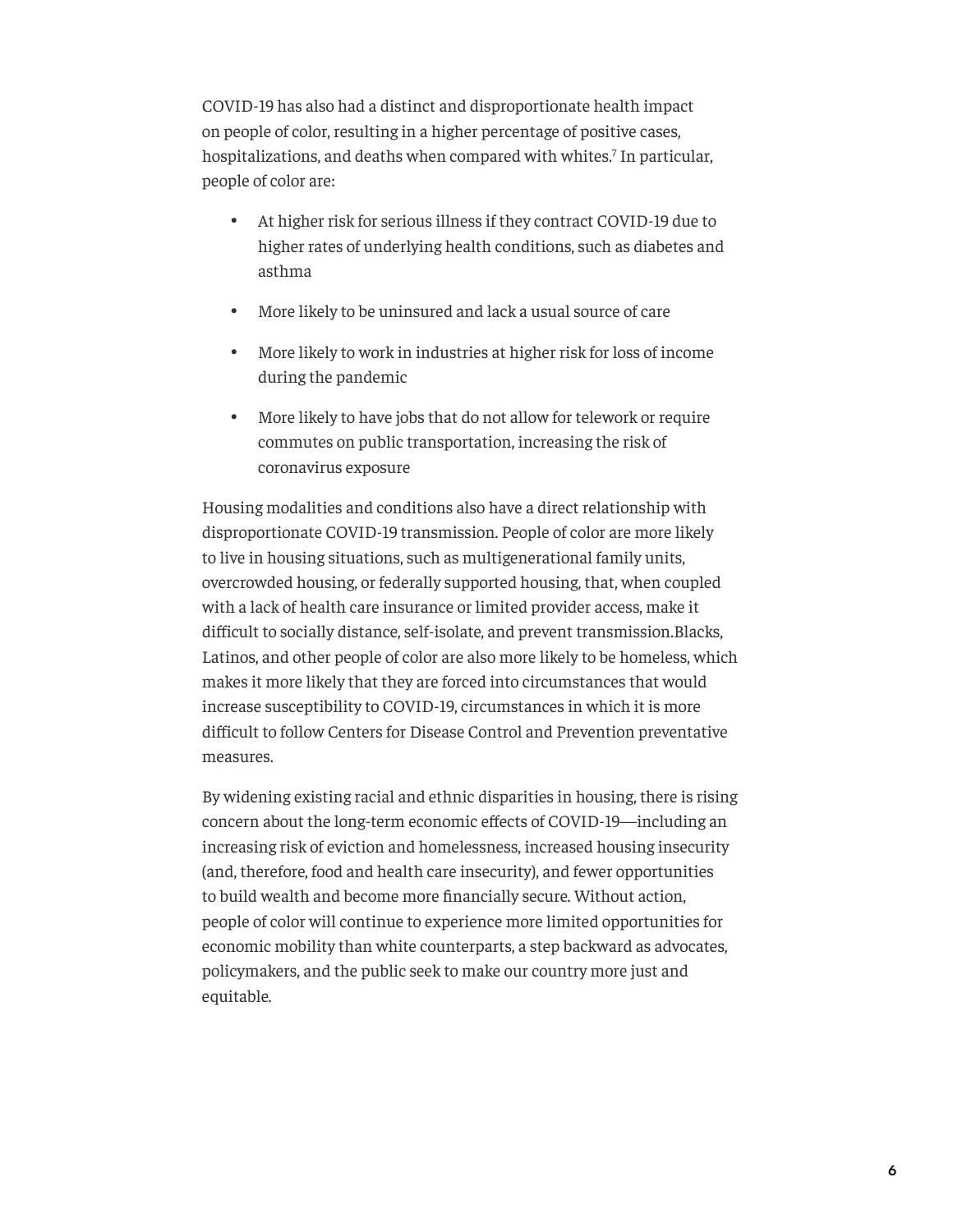# **The Federal Response to COVID-19**

From stay-at-home orders to virtual learning and remote work, preventing the spread of COVID-19 has pushed people to spend more time at home, elevating the need for stable, healthy, and affordable housing. This, in turn, has helped to diminish some of the previous partisanship around key housing policy issues. For example, the Trump administration moved relatively quickly to halt evictions and encourage loan forbearance without the controversy equivalent federal interventions invited during the housing crisis and Great Recession. Once the health and financial ramifications of COVID-19 became clear, and to their credit, the administration, Congress, federal agencies, states, and local governments all stepped up to keep mortgage credit flowing, help renters and homeowners stay housed, and assist those experiencing homelessness. The following table presents a summary of these key federal actions—the sheer breadth of which has unintentionally left the public confused about the resources available and the scope of existing protections.

| Date     | Action                                                                                                                                                                                                                                                     |  |  |  |
|----------|------------------------------------------------------------------------------------------------------------------------------------------------------------------------------------------------------------------------------------------------------------|--|--|--|
| March 13 | President Trump declared the COVID-19 outbreak a national<br>emergency.                                                                                                                                                                                    |  |  |  |
| March 16 | The Department of Veterans Affairs provided guidance to help<br>borrowers affected by COVID-19.                                                                                                                                                            |  |  |  |
| March 18 | The Department of Housing and Urban Development, the Federal<br>Housing Finance Agency, and the VA announced foreclosure and<br>eviction moratoriums for a 60-day period.                                                                                  |  |  |  |
| March 19 | USDA implemented a 60-day foreclosure and eviction moratorium.                                                                                                                                                                                             |  |  |  |
| March 20 | HUD expanded its foreclosure and eviction moratoriums to Tribal/<br>Native Hawaiian Ioans. FEMA also approved New York's "Major<br>Disaster Declaration" for the COVID-19 pandemic under the<br>Stafford Act, the first state to receive federal approval. |  |  |  |
| March 22 | CDC issued guidance on protecting people experiencing<br>homelessness from COVID-19.                                                                                                                                                                       |  |  |  |
| March 23 | Fannie Mae and Freddie Mac announced they would offer mortgage<br>forbearance to multifamily property owners affected by the<br>COVID-19 pandemic-with the condition that they suspend<br>evictions for renters who cannot pay rent due to the pandemic.   |  |  |  |
| March 25 | USDA's rural development office announced steps to help<br>borrowers in their housing and utility credit programs.                                                                                                                                         |  |  |  |
| March 27 | The <b>CARES Act</b> was signed into law, providing direct payments to<br>households, codifying foreclosure and eviction moratoriums, and<br>appropriating emergency supplemental funding to HUD.                                                          |  |  |  |

#### Summary of Federal COVID-19 Housing Policy Responses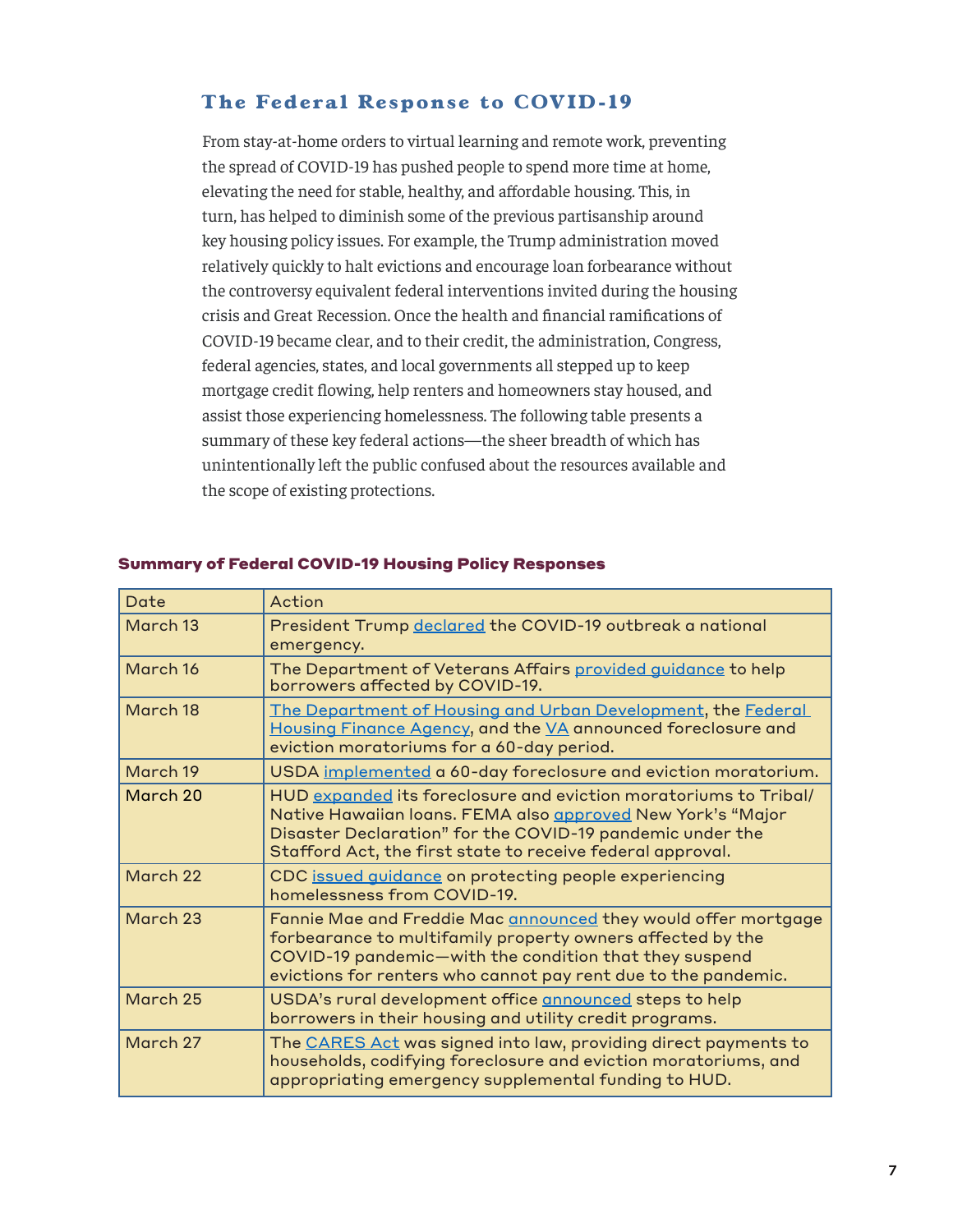| March 30      | HUD issued FAQs for housing authorities on COVID-19 response<br>and relief.                                                                                                                                                     |  |  |  |
|---------------|---------------------------------------------------------------------------------------------------------------------------------------------------------------------------------------------------------------------------------|--|--|--|
| April 1       | HUD announced regulatory flexibilities for its grant programs and<br>implemented the mortgage forbearance provisions provided the<br><b>CARES Act.</b>                                                                          |  |  |  |
| April 2       | HUD posted initial CARES Act supplemental funding of \$3 billion.                                                                                                                                                               |  |  |  |
| April 8       | USDA expanded loan servicing options to include eviction<br>protection for USDA-financed multifamily housing until July 25,<br>and a 180-day forbearance option for multifamily and single-family<br>loan borrowers.            |  |  |  |
| April 9       | HUD announced regulatory flexibilities for Community<br>Development Block Grant recipients.                                                                                                                                     |  |  |  |
| April 10      | HUD implemented CARES Act-required forbearance, provided<br>other guidance for multifamily borrowers, and granted public<br>housing authorities and tribes additional waiver authorities.                                       |  |  |  |
| April 11      | FEMA approved Wyoming's "Major Disaster Declaration" for the<br>COVID-19 pandemic under the Stafford Act, making it the fiftieth<br>state to receive federal approval.                                                          |  |  |  |
| April 14      | The Treasury Department launched its Coronavirus Relief Fund<br>web portal. HUD also issued two memoranda to provide guidance<br>on regulatory waivers that apply to HOME program grantees.                                     |  |  |  |
| May 1         | HUD allocated \$685 million in a second wave of CARES Act funding.                                                                                                                                                              |  |  |  |
| May 4         | Fannie Mae and Freddie Mac created online multifamily property<br>lookup tools to help renters find out if they are protected from<br>evictions during the COVID-19 national health emergency.                                  |  |  |  |
| May 5         | HUD allocated \$380 million in supplemental administrative fee<br>funding to public housing authorities.                                                                                                                        |  |  |  |
| May 7         | HUD released a memo on regulatory waivers and flexibilities for<br><b>CARES Act grant funding.</b>                                                                                                                              |  |  |  |
| May 11        | HUD announced it would allocate about \$1 billion in a third wave of<br><b>CARES Act funding.</b>                                                                                                                               |  |  |  |
| <b>May 12</b> | The Consumer Financial Protection Bureau, FHFA, and HUD jointly<br>launched a new mortgage and housing assistance website to give<br>homeowners and renters the most up to date and accurate housing<br>assistance information. |  |  |  |
| May 14        | HUD, FHFA, and VA extended their moratoriums on evictions and<br>foreclosures until June 30, 2020.                                                                                                                              |  |  |  |
| <b>May 15</b> | HUD published its methodology for additional CARES Act fund<br>allocations.                                                                                                                                                     |  |  |  |
| <b>May 18</b> | HUD announced it will allocate an addition \$77 million of CARES<br>Act funding for Section 811 housing vouchers and issued a memo on<br>performance report waivers.                                                            |  |  |  |
| <b>May 19</b> | President Trump signed an executive order directing federal<br>agencies to cut regulations to help the economy recover from the<br>impact of COVID-19.                                                                          |  |  |  |
| May 22        | HUD announced additional regulatory waivers for grant programs.                                                                                                                                                                 |  |  |  |
| June 9        | HUD allocated \$2.97 billion in Emergency Solutions Grants, its<br>remaining CARES Act funding.                                                                                                                                 |  |  |  |
| June 17       | HUD, FHFA, and VA extended their foreclosure and eviction<br>moratoriums until August 31, 2020. HUD also released guidance on<br>duplication of benefits requirements.                                                          |  |  |  |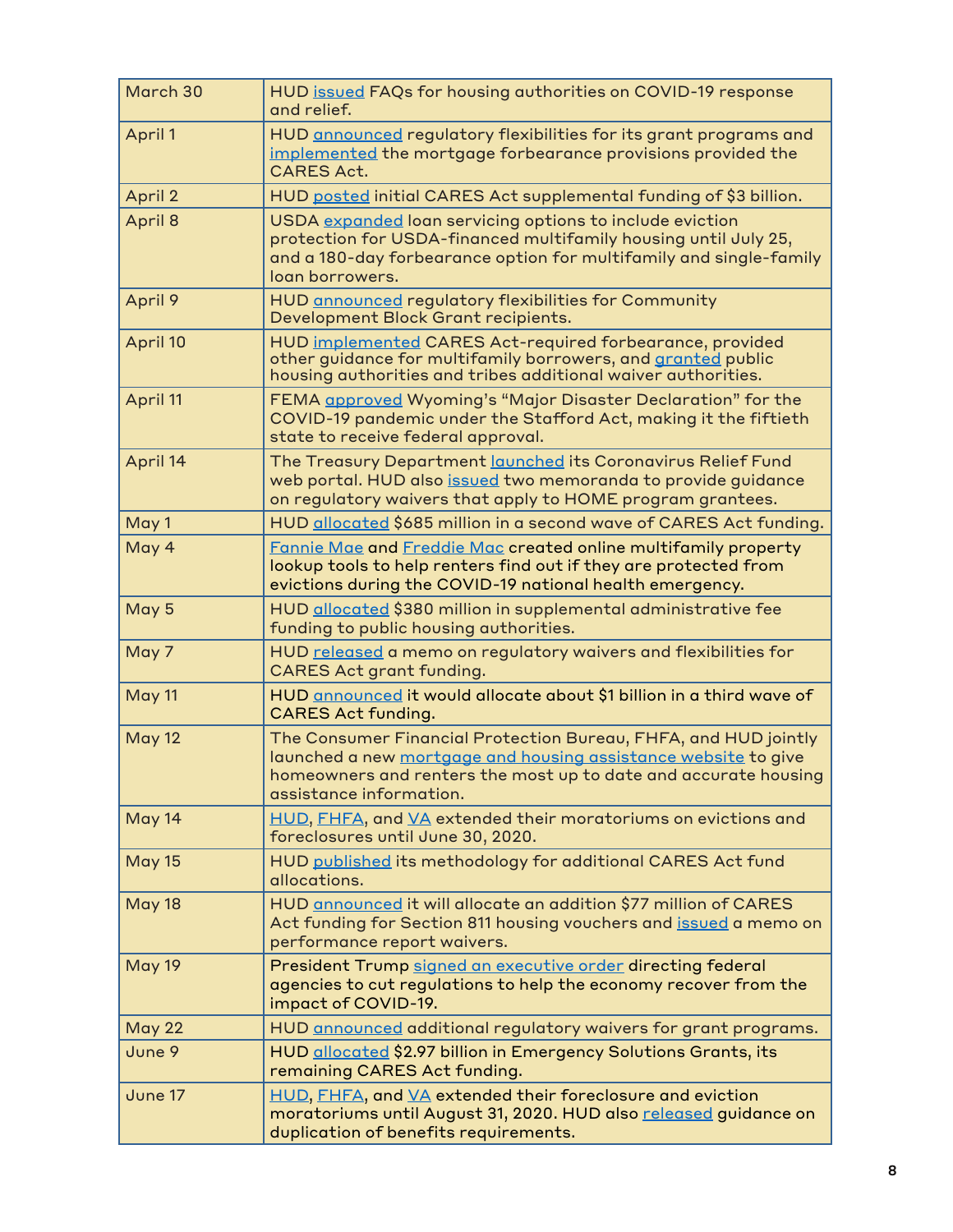| June 23     | USDA extended its foreclosure and eviction moratorium until<br>August 31, 2020.                                                                                                                                                                                                                                            |  |  |  |
|-------------|----------------------------------------------------------------------------------------------------------------------------------------------------------------------------------------------------------------------------------------------------------------------------------------------------------------------------|--|--|--|
| June 25     | HHS issued a brief detailing chronic conditions and COVID-19 risk<br>factors among people who experience homelessness.                                                                                                                                                                                                     |  |  |  |
| June 27     | CDC issued guidance on broad-based COVID-19 testing in<br>congregate settings.                                                                                                                                                                                                                                             |  |  |  |
| June 29     | FHFA detailed additional protections for tenants in properties with<br>Fannie Mae- or Freddie-Mac backed loans in forbearance                                                                                                                                                                                              |  |  |  |
| August 3    | CDC issued guidance outlining considerations on the appropriate<br>use of testing in homeless shelters and encampments.                                                                                                                                                                                                    |  |  |  |
| August 6    | CDC released guidance on COVID-19 for homeless service<br>providers.                                                                                                                                                                                                                                                       |  |  |  |
| August 8    | President Trump signed executive order on eviction and foreclosure<br>prevention.                                                                                                                                                                                                                                          |  |  |  |
| August 10   | HUD allocated \$472 million in CARES Act funding to public housing<br>authorities.                                                                                                                                                                                                                                         |  |  |  |
| August 14   | <b>HUD announced new Community Development Block Grant (CDBG)</b><br>program flexibilities and uses.                                                                                                                                                                                                                       |  |  |  |
| August 17   | HUD released a notice detailing waivers, alternative requirements,<br>and extensions available for CDBG-Disaster Recovery program<br>grantees.                                                                                                                                                                             |  |  |  |
| August 22   | CDC updated its guidance on COVID-19 for shared or congregate<br>housing.                                                                                                                                                                                                                                                  |  |  |  |
| August 24   | VA extended its eviction and foreclosure moratoriums until<br>December 31, 2020.                                                                                                                                                                                                                                           |  |  |  |
| August 27   | HUD, FHFA, and USDA extended their eviction and foreclosure<br>moratoriums until December 31, 2020.                                                                                                                                                                                                                        |  |  |  |
| September 4 | CDC issued an order under Section 361 of the Public Health Service<br>Act to temporarily halt residential evictions to prevent the further<br>spread of COVID-19. FEMA also released an interim policy to clarify<br>eligible work under its Public Assistance program as part of the<br>response to coronavirus pandemic. |  |  |  |

Despite the breadth of federal actions taken to-date, policy disagreements remain over the need for additional household financial and rental assistance, stronger eviction prevention protections, and related housing policies. In the HEROES Act, House Democrats proposed significant new spending on a wide range of policy priorities—including direct assistance to individuals, state and local government aid, and supplemental HUD funding—and added protections and resources for renters facing eviction and homeowners facing foreclosure. The HEALS Act—a series of COVID-19 response and relief bills packaged and proposed by Senate Republicans similarly included an additional round of direct payments to households and comparatively modest supplemental HUD funding. The HEALS Act would provide \$3.3 billion in housing assistance, a much smaller sum than the nearly \$200 billion in assistance to renters and homeowners included in HEROES. Key provisions in these proposals are summarized in the following table.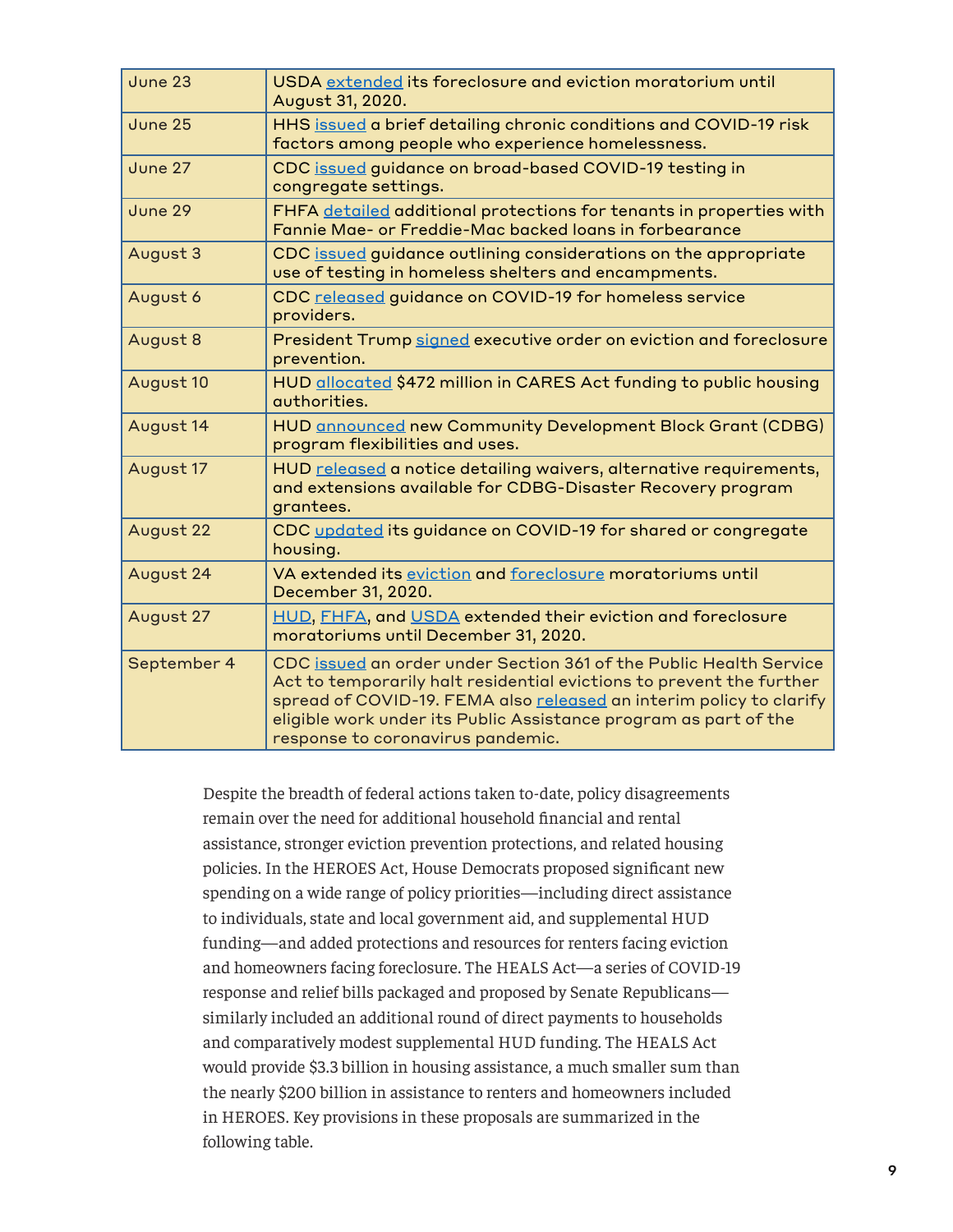# HEROES Act versus HEALS Act Provisions

| Legislation                                                                                                 | Sponsorship                                     | <b>Key Provisions</b>                                                                                                              | <b>Status</b>                          |
|-------------------------------------------------------------------------------------------------------------|-------------------------------------------------|------------------------------------------------------------------------------------------------------------------------------------|----------------------------------------|
| <b>HEROES Act</b><br>(H.R. 6800)                                                                            | Democrat-<br>Only                               | \$3 trillion package<br>Continues \$600/week unemployment<br>benefit                                                               | <b>Passed the</b><br>House             |
|                                                                                                             |                                                 | Provides \$915 billion in direct funding<br>to states, territories, tribes, and local<br>governments                               |                                        |
|                                                                                                             |                                                 | <b>Extends and broadens eviction</b><br>moratorium for another 12 months                                                           |                                        |
|                                                                                                             |                                                 | Provides direct payments up to \$1,200<br>$\bullet$                                                                                |                                        |
|                                                                                                             |                                                 | Allocates \$75 billion for homeowner<br>assistance and \$100 billion for emergency<br>rental assistance                            |                                        |
|                                                                                                             |                                                 | Provides \$2 billion to the Public Housing<br><b>Operating Fund</b>                                                                |                                        |
|                                                                                                             |                                                 | Provides \$4 billion for tenant-based rental<br>assistance                                                                         |                                        |
|                                                                                                             |                                                 | Authorizes an additional \$11.5 billion for<br>homeless assistance grants                                                          |                                        |
|                                                                                                             |                                                 | Provides \$750 million for project-based<br>rental assistance                                                                      |                                        |
|                                                                                                             |                                                 | Provides \$309 million for USDA rental<br>$\bullet$<br>assistance programs                                                         |                                        |
| <b>HEALS Act</b>                                                                                            | Republi-<br>can-Only<br>(Except for S.<br>2733) | \$1 trillion package<br>$\bullet$                                                                                                  | Introduced in<br>the                   |
| <u>(S. 2733, S. </u><br>4317, S. 4318,<br><u>S. 4319, S. </u><br>4320, S. 4321,<br>S. 4322, and S.<br>4324) |                                                 | \$200/week unemployment benefit up to<br>$\bullet$<br>\$500/week based on lost wages until in<br>October, transitioning thereafter | Senate as a<br>series of sep-<br>arate |
|                                                                                                             |                                                 | Provides direct payments up to \$1,200                                                                                             | bills                                  |
|                                                                                                             |                                                 | Provides \$1 billion for the Public Housing<br><b>Operating Fund</b>                                                               |                                        |
|                                                                                                             |                                                 | Provides \$2.2 billion for Section 8 housing<br>$\bullet$<br>vouchers                                                              |                                        |
|                                                                                                             |                                                 | Establishes federal strike teams for<br>Medicare- and Medicaid-enrolled nursing<br>facilities                                      |                                        |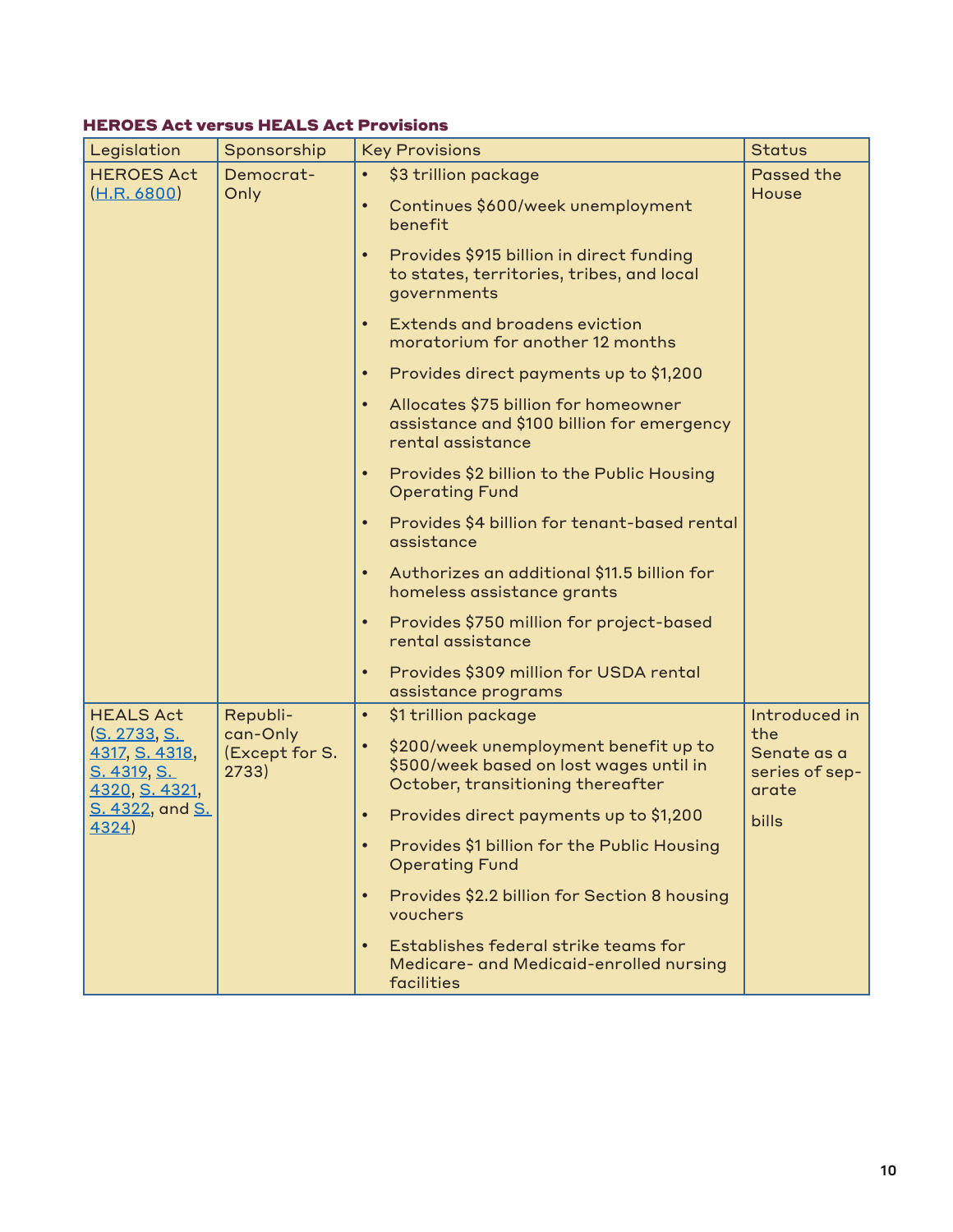# <span id="page-10-0"></span>**COVID-19 Housing Policy Priorities**

Despite extensive actions taken to-date and common ground on priorities for the next COVID-19 response bill, unmet needs long before the pandemic and gaps in assistance programs have left millions of households housing insecure. Prior to the pandemic, only one in four eligible renters received federal rental assistance.<sup>[8](#page-18-0)</sup> On any given night, about 570,000 people experienced homelessness and millions more were housing insecure—one lost job, divorce, death, or medical emergency away from being unable to pay for rent and other necessities. COVID-19's economic impact has exacerbated these longstanding housing issues.

From a public health perspective, stable housing has proven critical to preventing the spread of COVID-19. With so many Americans inadequately housed before the pandemic hit, the goal of policymakers should not just be to return to previous conditions, but improve. We encourage policymakers to consider minimizing the number of people experiencing homelessness to prevent further spread of COVID-19 and dramatically reduce the number of working families with destabilizing rent burdens.

BPC has developed the following policy recommendations for immediate action with two overarching objectives in mind:

- Ensure all Americans are stably housed until the public health threat of COVID-19 diminishes.
- Strengthen health and housing partnerships and improve housing conditions as Americans spend more time at home.

While precise costs for these proposals are difficult to assess, to the extent possible, each recommendation includes an estimate based on the best information available.

#### Congress should:

## **1) Extend emergency unemployment insurance benefits and provide another round of direct payments.**

Unemployment insurance, or UI, benefits have been essential in helping families pay their rents. Emergency expansion of unemployment insurance has been a central part of America's response to the COVID-19 pandemic and its ensuing economic crisis. Since March, more than 40 million Americans have relied on these critical resources to replace lost wages.<sup>[9](#page-18-0)</sup> Importantly, the \$600 in supplemental weekly benefits—provided by the CARES Act until the benefit expired on July 31 without congressional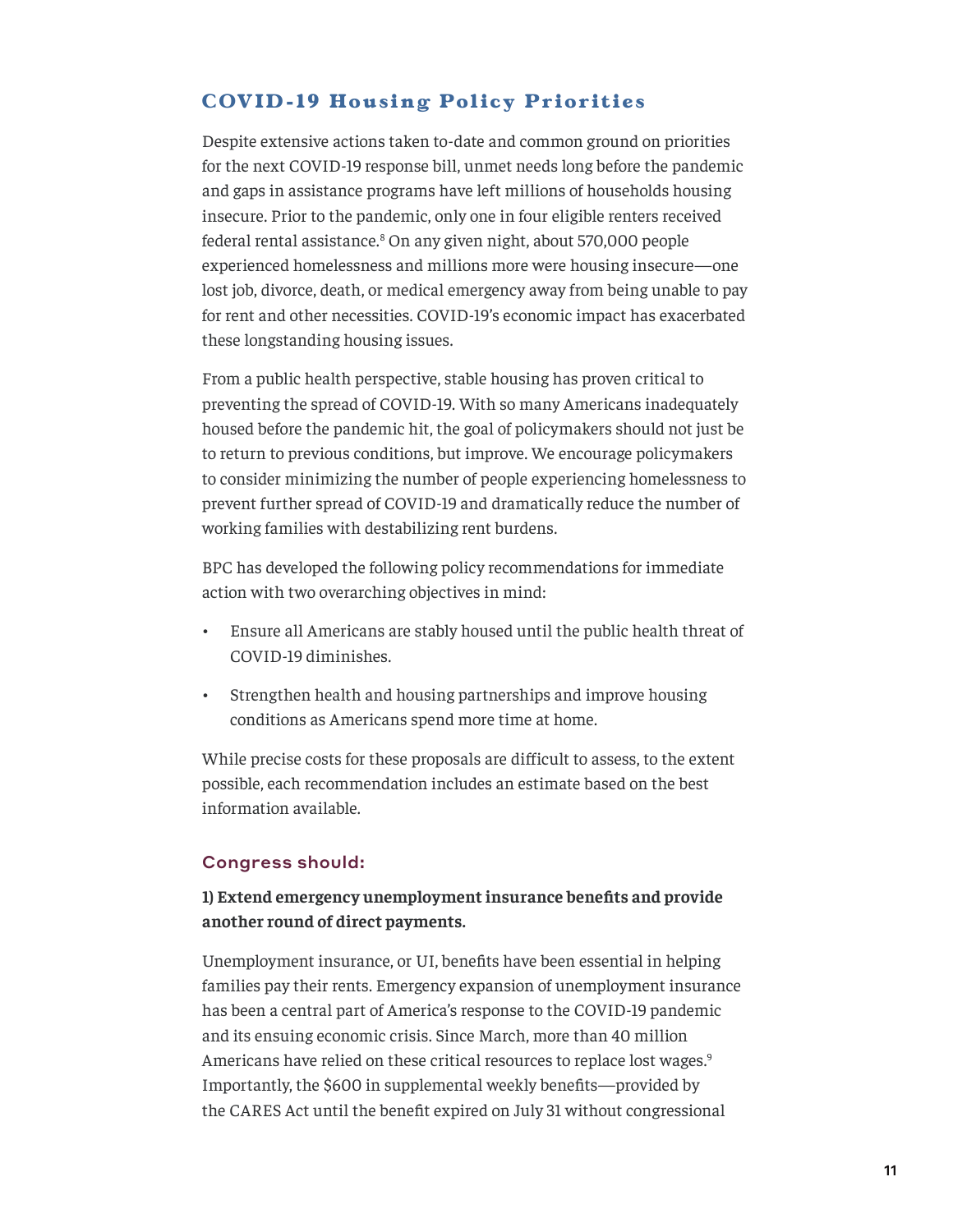<span id="page-11-0"></span>action—replaced lost income for those experiencing pandemic-related layoffs and furloughs and helped many low-income households pay rent. Yet as a BPC-Morning Consult poll found, racial minorities are underrepresented among current UI recipients, in part due to striking disparities in the approval rates of claims.[10](#page-18-0) Specifically, this analysis suggested Black and Hispanic workers are significantly less likely to be approved for UI benefits than white workers. With added federal benefits expired, a Census Bureau Pulse Survey found that almost 23 million renters, or 31%, have no or only slight confidence that they would be able to make rent in August. Other real-time, rent payment data is limited and not necessarily representative of all renter households.

We recommend Congress provide each state with a weekly funding supplement equivalent to \$400 per worker on UI and phase down the benefit thereafter, depending on the public health and economic outlook, to provide workers with substantial financial assistance and begin to rebalance incentives toward work.[11](#page-19-0) Pairing this extension with another round of Recovery Rebates, or "direct payments," could further ensure that households struggling to access UI benefits have additional financial resources to pay their rents. BPC has estimated that another round of direct payments and extended UI benefits would likely cost about \$400 to \$500 billion.<sup>[12](#page-19-0)</sup> Despite the steep price tag, these proposals are a critical piece of a multifaceted approach to broadly and quickly disburse assistance, help renters missing payments and landlords losing rental income, prevent a wave of evictions, and stop the potentially devastating health and financial consequences that would follow.

#### **2) Appropriate at least \$15 billion in emergency rental assistance to prevent evictions.**

Eviction moratoriums have kept renters stably housed in the short-term but are insufficient in addressing long-term housing stability. Without some form of income replacement or rental assistance, moratoriums allow families to stay only temporarily housed while accruing housing debt missed rent payments along with late fees and interest when applicable. Nonpayment of rent is increasingly a challenge for small landlords and is likely to worsen with the CDC's order to halt evictions nationwide through the end of 2020.

We recommend Congress appropriate at least \$15 billion in emergency rental assistance in the next COVID-19 relief package. Candidly, the HEROES and HEALS Acts are far apart when it comes to providing emergency rental assistance—the former allocating \$100 billion for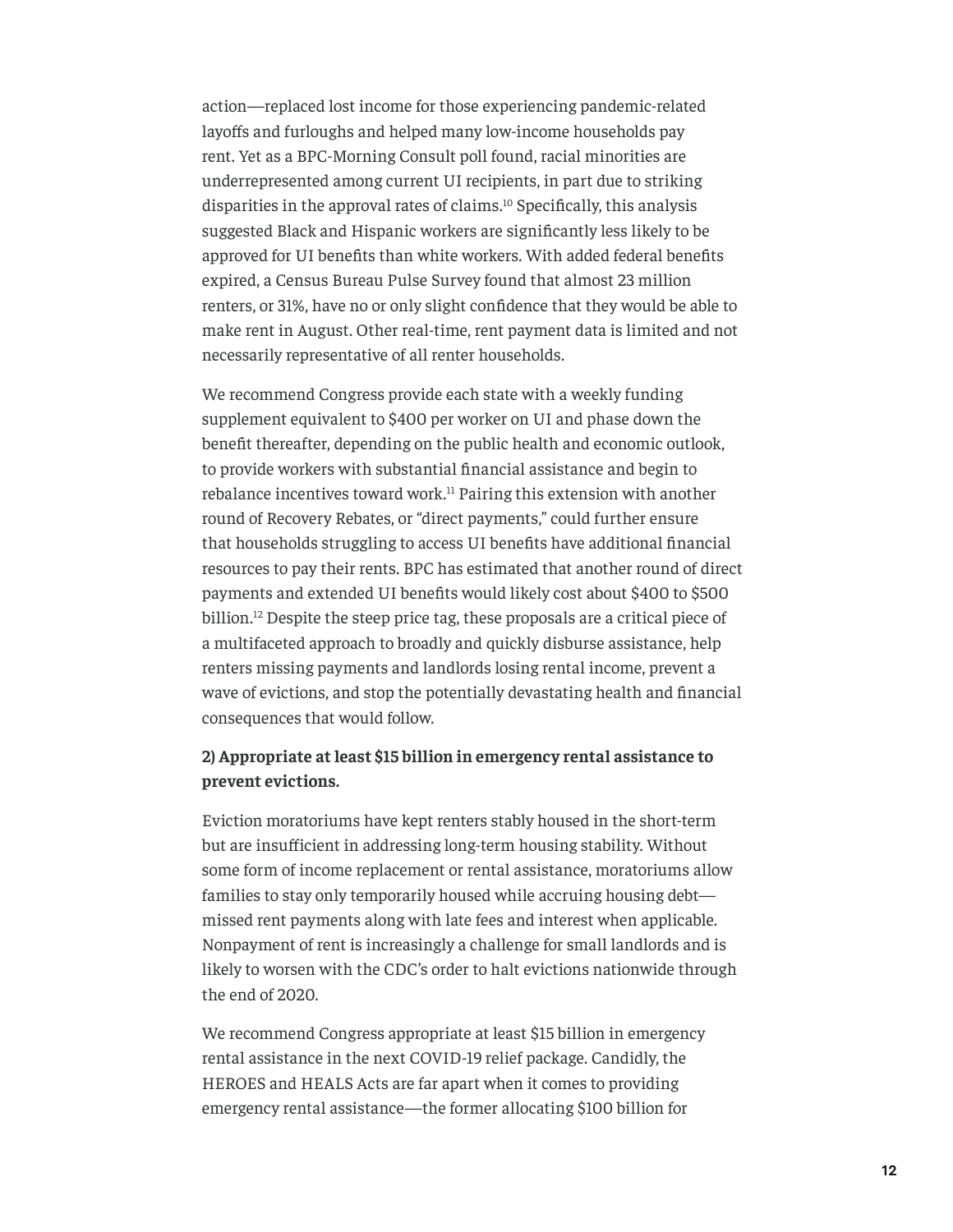<span id="page-12-0"></span>emergency rental assistance and the latter providing only \$2.2 billion in funding for housing vouchers. Our recommendation of \$15 billion, when coupled with extended UI benefits and direct payments, is a compromise intended to provide assistance to those who need it most.

Many researchers have sought to estimate the number of renter households at risk of eviction, given the rising number of families that have experienced job and income losses and are struggling to make ends meet. For example, the HEROES Act's \$100 billion in emergency rental assistance proposal stems from an estimate that \$9.9 billion per month is needed for rental assistance through June 2021.<sup>[13](#page-19-0)</sup> The Urban Institute has compared four such analyses and, by using data on lost renter income and unemployment assistance participation, has modeled several estimates of needed emergency rental assistance.<sup>[14](#page-19-0)</sup> In particular, Urban Institute's researchers found it would cost between \$1.8 and \$3.6 billion a month to provide rental assistance to enable renter households that had lost jobs to fulfill their obligations. Yet the range of their estimate was dependent on the amount of the federal UI weekly supplement. Given our previous recommendation for an extended UI supplement and round of direct payments, which come at a significant budgetary cost but represent a relatively efficient and direct assistance delivery mechanism, approximately \$15 billion would fully cover the cost of such a proposal through the end of 2020.

The combination of extended UI benefits, direct payments, and an emergency rental assistance fund would ensure there are fewer gaps in assistance or eviction protections. It is essential to act quickly given the number of landlords now facing increasing financial strain from rent nonpayment and the large share of low-income renters, who are disproportionately people of color, accruing debt and only temporarily protected from eviction.

## **3) Extend forgivable loans or tax credits to property owners facing lost rental income.**

With the extension of HUD, FHFA, and other federal eviction moratoriums through December 2020, property owners and housing providers—most of whom are small business owners—may increasingly face cash-flow problems due to rent nonpayment. When renters are unable to pay rent on time there will assuredly be a corresponding and adverse effect on landlords, particularly among small landlords who manage 20 units or less. In fact, many small landlords rely on rental properties for a substantial portion of their income. In a recent survey, a majority of small landlords had reported a reduction in rent collections compared to the prior quarter—with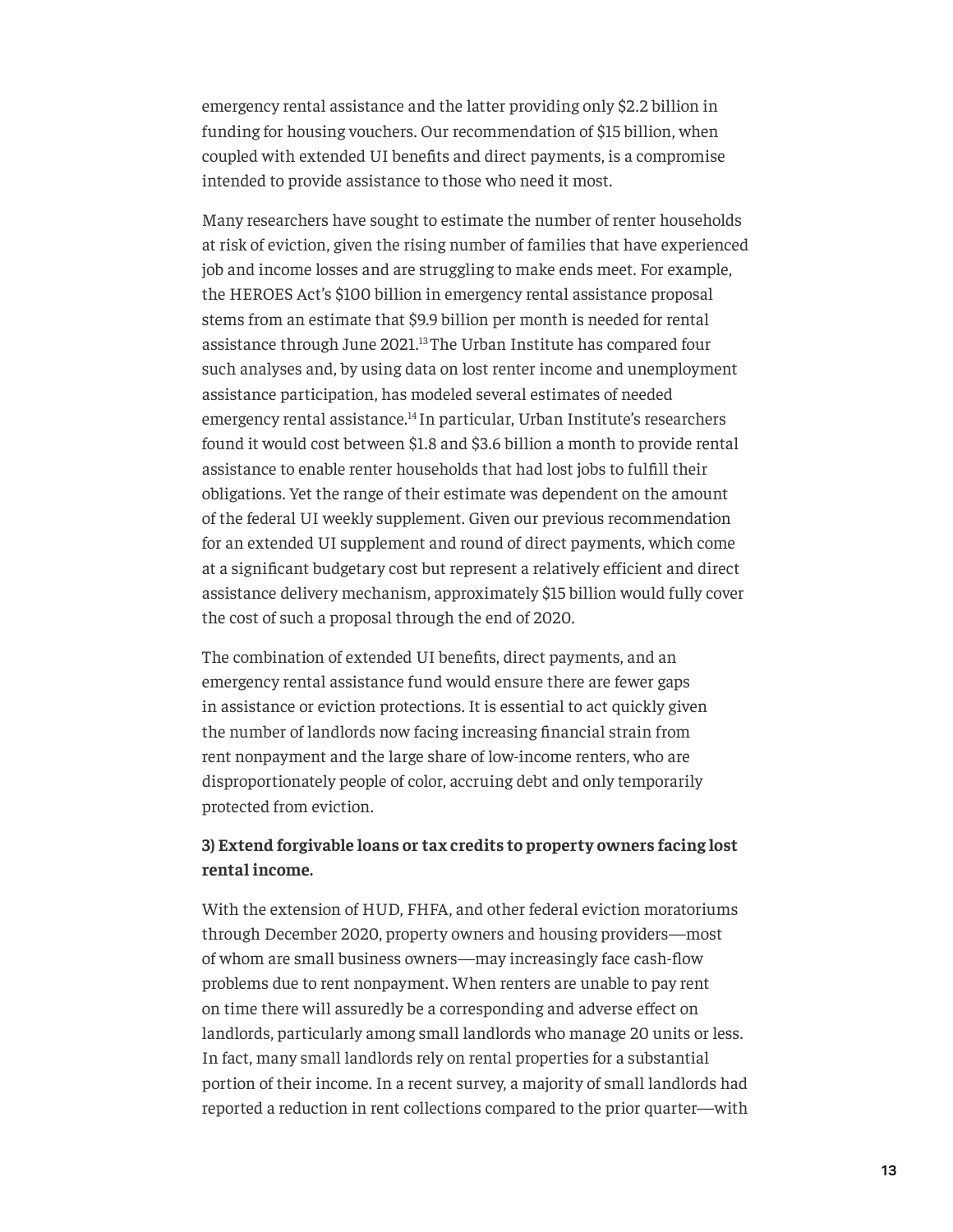<span id="page-13-0"></span>30% of respondents saying they were down more than 25%.[15](#page-19-0) One in four had already had to borrow to cover operating costs, though a majority do not have access to a line of credit. A number of different delivery mechanisms could work to provide assistance to these owners, including forgivable loans to property owners to replace lost income, tax credits, or federal loan guarantees to improve access to credit. And in exchange, landlords would be encouraged or required to halt eviction proceedings and waive back-rent for economically struggling families.<sup>[16](#page-19-0)</sup>

## **4) Provide \$11.5 billion in funding to meet the housing needs of those experiencing homelessness.**

People experiencing homelessness continue to be at high risk of COVID-19 infection. They have more limited access to preventative measures recommended by public health officials, like handwashing and avoiding high-touch surfaces, are more likely to have underlying chronic health conditions, and may live in high-density, congregate settings that limit social distancing, such as encampments or shelters. The CARES Act provided \$4 billion to expand safe, non-congregate shelter options for people experiencing homelessness, revamp shelter facilities to prevent the spread of the virus, and provide related homelessness services. But analysts estimate an additional \$11.5 billion will be needed for additional capacity, including beds suitable for observation of people symptomatic with COVID-19 or who need to quarantine.<sup>[17](#page-19-0)</sup>

## **5) Provide at least \$3 billion in flexible emergency funding to cover emergency pandemic-related needs in federally assisted, congregate housing and address COVID-19 detection.**

Residents of public housing and other federally-supported housing developments are lower-income, more diverse, older, and more likely to have a disability than the general population. With either a greater risk of COVID-19 transmission or prevalence of complicating health risk factors, it is important that these populations are protected. As such, Congress should provide more funding in the next coronavirus relief package for public housing authorities, mission-driven housing and homeless service providers, and other community-based organizations to enable retrofitting activities that meet pandemic related needs, including structural changes to keep residents physically distanced, environmental cleaning and disinfection, improved connections to social services, and increased broadband access to facilitate telemedicine. The Council of Large Public Housing Authorities has estimated it will cost \$3 billion to provide nearly all of these services, excluding broadband access and assistance for other important community-based organizations.<sup>[18](#page-19-0)</sup>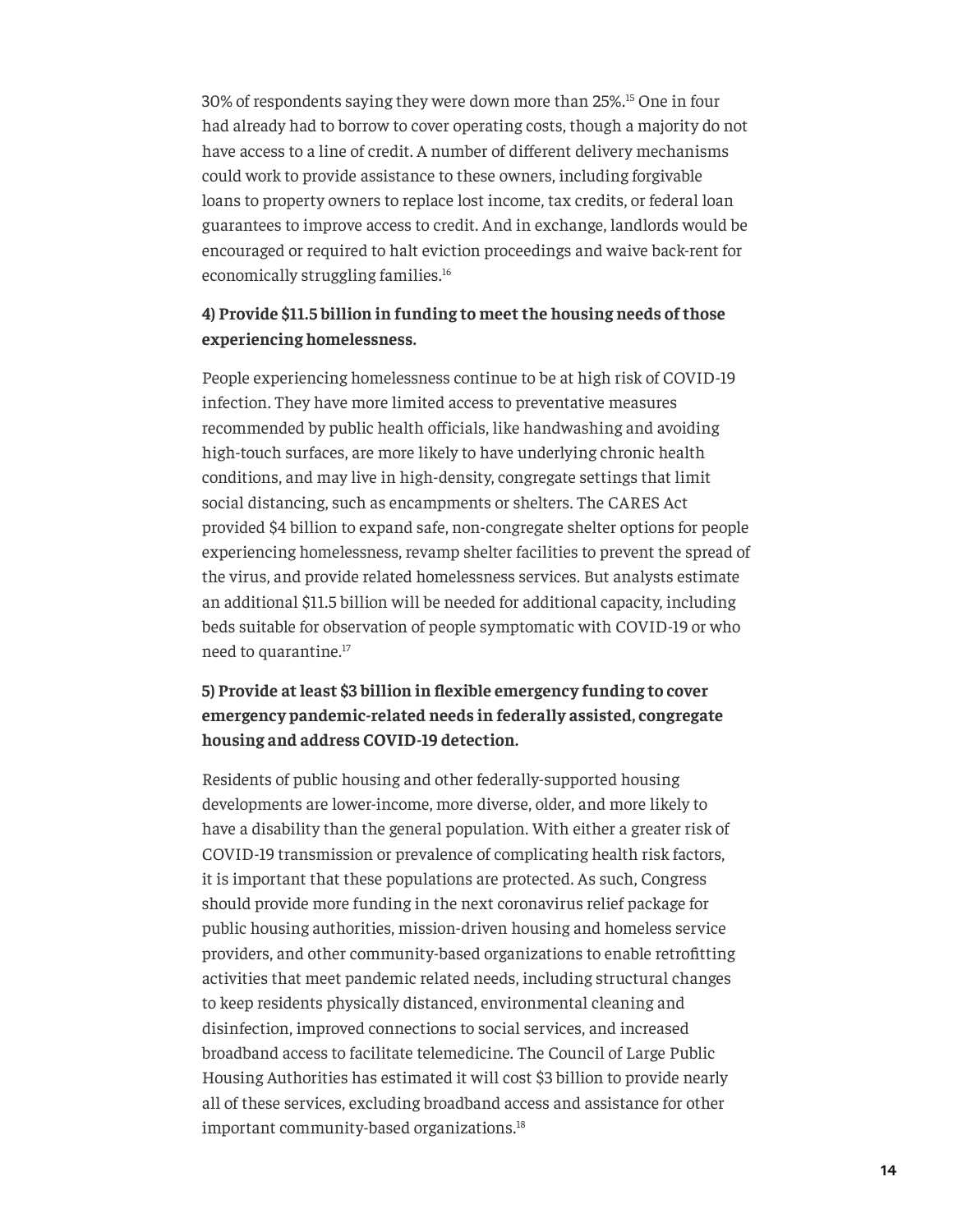## <span id="page-14-0"></span>**6) Include USDA and tribal rental assistance in the next COVID-19 response package.**

The CARES Act provided \$12 billion in supplemental funding to HUD rental assistance programs but did not provide any additional funding for USDA rural rental assistance, including the Section 521 program. As economic and public health challenges persist, rural rental programs should not be left out, as a bipartisan group of 16 senators noted in a letter to Senate appropriators.[19](#page-19-0) Congress should adopt the HEROES Act's proposed \$309 million for USDA rental assistance.

Moreover, the housing problems of Native Americans, including Alaska Natives, who reside in reservations and other tribal areas are often dire— 23% live in physically substandard housing compared with 5% of all U.S. households and 16% live in overcrowded housing compared to 2% of all U.S. households.[20](#page-19-0) Native Americans living on "trust" land often live in single-family, detached homes with multiple generations and expanded families, making them all particularly susceptible to COVID-19. HUD has waived and established alternatives for numerous statutory and regulatory requirements for the Indian Housing Block Grant program and the Indian Community Development Block Grant program in response to the COVID-19 pandemic. Yet more can be done to address outstanding housing needs in tribal communities.

As a first step, Congress should advance legislation that would allow tribes and tribally designated housing entities to apply for, receive, and administer grants and subgrants under HUD's Continuum of Care program. H.R. 4029, the "[Tribal Access to Homeless Assistance Act](https://www.congress.gov/bill/116th-congress/senate-bill/2282)" passed the House without opposition, but the Senate Banking Committee has yet to take action on the bipartisan Senate companion bill introduced by Senators Tina Smith (D-MN) and Lisa Murkowski (R-AK), S. 2282.

## The Trump administration should:

**1) Encourage states to target uncommitted CARES Act and future funding allocations to help people experiencing homelessness and low-income renters.** 

The CARES Act authorized more than \$2 trillion in federal funds to combat the COVID-19 crisis, including \$150 billion for a new Coronavirus Relief Fund to states and local governments and \$330 billion in emergency supplemental appropriations, including \$12 billion to HUD. With the potential for new COVID-19 outbreaks in the months ahead, this money is critical to helping local communities minimize the number of people living in unsafe encampments and shelters and identify space, including hotels, suitable for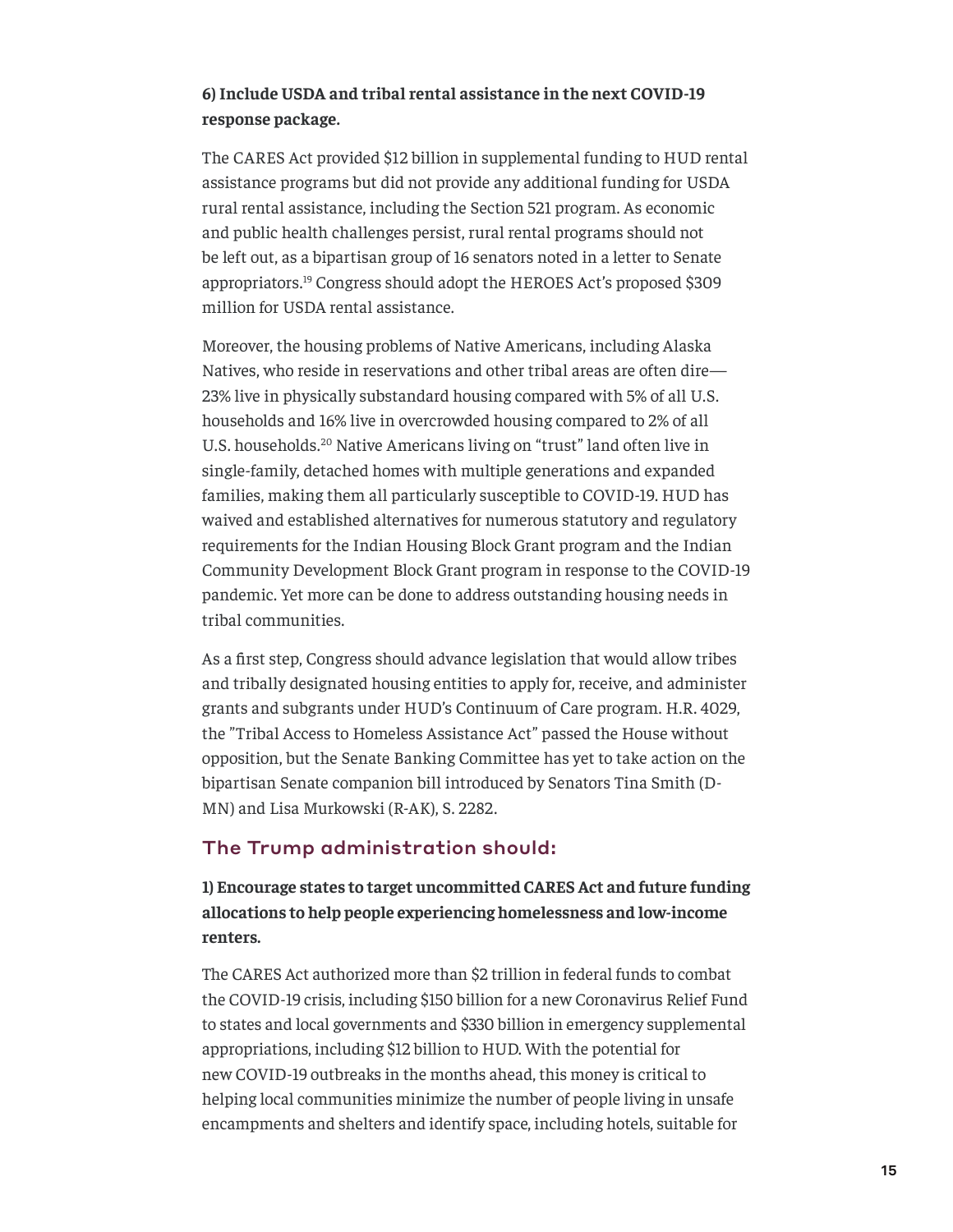<span id="page-15-0"></span>isolation and self-quarantine.

Despite the urgent needs of people who are experiencing homelessness and individuals on the brink of homelessness, not all funds have been quickly and equitably disbursed or used. According to one analysis, by early August HUD had only finalized grant agreements for about 30% of its CARES Act homeless assistance grants, while other communities have been left waiting for guidelines on how their funding could be spent. $21$ The administration should work cooperatively with grant recipients—including capacity-strained local governments and nonprofits—to expedite the use of federal funding and champion its best, most effective uses.

#### Indiana's COVID-19 Rental Assistance Program

In June, Gov. Eric Holcomb (R) announced that the state would be using \$25 million of the state's \$2.4 billion Coronavirus Relief Fund allocation, provided by the CARES Act, to create a COVID-19 Rental Assistance Program. The program was designed to provide up to \$500 in assistance for four months, totaling a maximum of \$2,000 to eligible renters to help cover past and ongoing rent payments or late fees.<sup>22</sup> The program received more than 30,000 applications, triple what was expected and budgeted.<sup>23</sup> While policymakers in Indiana consider expanding and extending their program, it demonstrates the outsized need for rental assistance under current economic conditions, an effective delivery method to provide that assistance, and a model for others states deciding how best to use CARES Act funding. States and local governments have only used about one-fourth of their Coronavirus Relief Fund allocations[.24](#page-20-0)While much of the approximately \$100 billion remaining in funding may be committed or accounted for, states and local governments should consider implementing a program like the one in Indiana or one the nearly 30 similar efforts launched by other states to address emergency rental needs. $^{25}$  $^{25}$  $^{25}$ 

#### **2) Augment regulatory flexibilities and waivers.**

Federal grants and loans frequently come with strings attached and administrative burdens, including mandatory reporting and documentation, cross-cutting federal regulations, and reimbursement procedures. Navigating, accessing, and deploying resources provided in the CARES Act may further burden capacity-strained local agencies, already consumed with addressing the COVID-19 public health crisis. Congress and the administration should build on provisions included in the CARES Act by further reviewing and waiving burdensome rules and matching requirements to provide housing assistance more quickly and effectively. Such waivers should also be consistent between overlapping and related federal programs.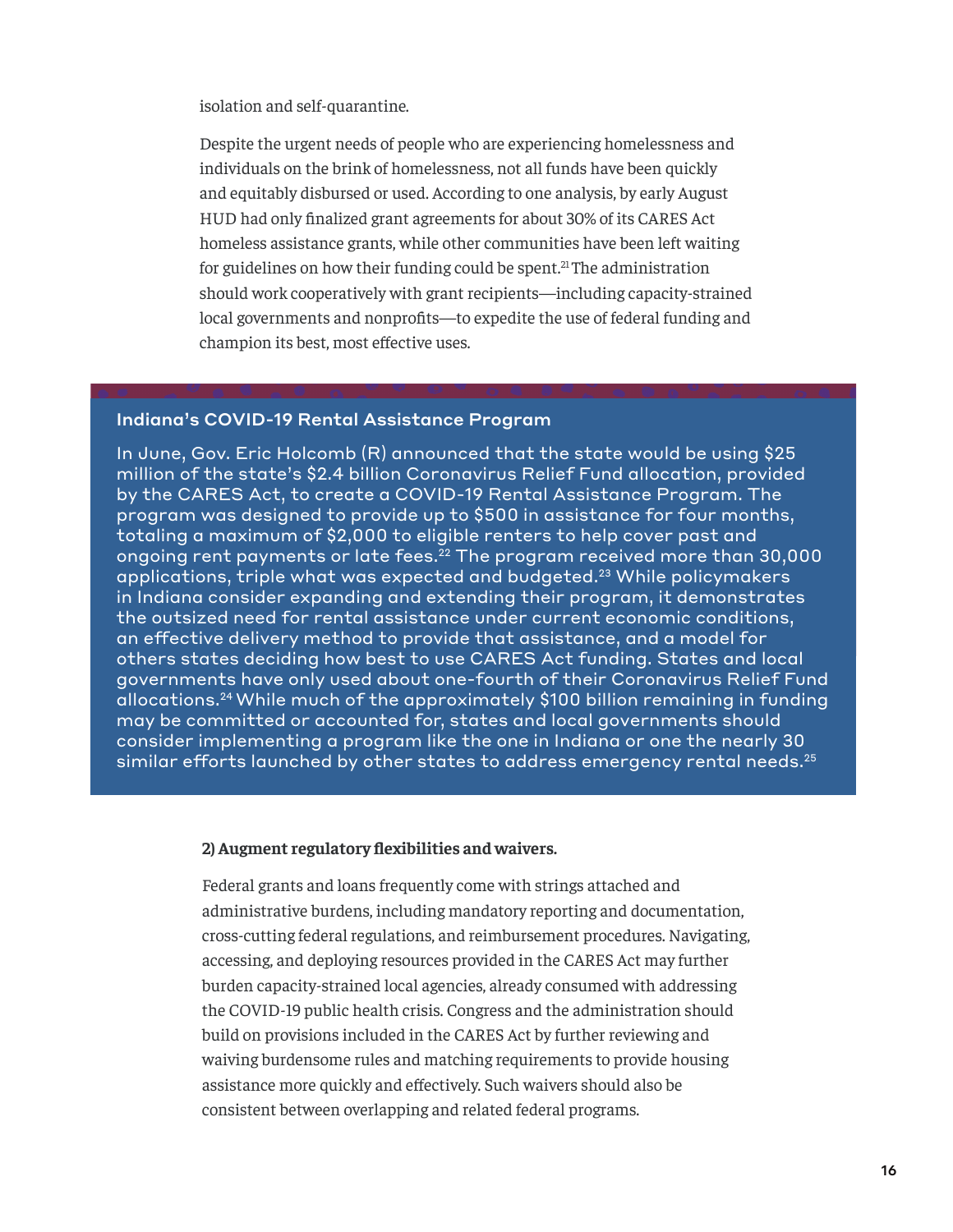## <span id="page-16-0"></span>**3) Develop a testing, surveillance, and vaccination strategy for residents of federally-assisted congregate housing.**

Federally-assisted congregate housing can be a hotspot for COVID-19 transmission given the close living quarters. Many residents, particularly those residing in senior housing, are also at high risk of severe illness or death because of their age or the burden of chronic diseases. Beyond symptomatic testing, widespread asymptomatic testing is a necessary tool in preventing the spread of COVID-19 in high-risk and high-density communities. In addition to Congress increasing funding for COVID-19 testing, the Trump administration should work with states and localities to ensure regular testing for residents of public housing and other federallyassisted housing facilities. This would allow for the early identification and isolation of new COVID-cases, contact tracing, and quarantine of close contacts among a highly vulnerable population.

Complementary to testing, state and local authorities should ensure their surveillance systems include federally-assisted congregate housing. For example, analyzing wastewater is a novel way of detecting SARS-CoV-2 and predicting outbreaks, particularly in college and university dormitories. CDC has recently established a National Wastewater Surveillance System in conjunction with federal agencies, health departments, and local partners.<sup>[26](#page-20-0)</sup> Federally assisted housing should be included as part of this surveillance system. Finally, it is critical that the Trump administration strongly encourage state and local health departments to establish community-based vaccination sites near federally assisted housing facilities. These sites should allow for the administration of both flu and COVID-19 vaccinations. It is likely that many residents of federally-assisted housing will be prioritized for COVID-19 vaccination given their risk of contracting the virus and risk of severe illness or death. Collectively, using these tools will allow for quicker action and minimize the impact of COVID-19 in highly vulnerable populations.

## **Next Steps**

At this critical juncture, every effort must be made to find near-term solutions to our nation's accelerating affordable housing crisis and to set in motion progress toward longer-term systemic reforms. Too little progress has been made, our political landscape has shifted, and COVID-19 has elevated new priorities, necessitating new analyses of our core needs and a reconsideration of our priorities moving forward.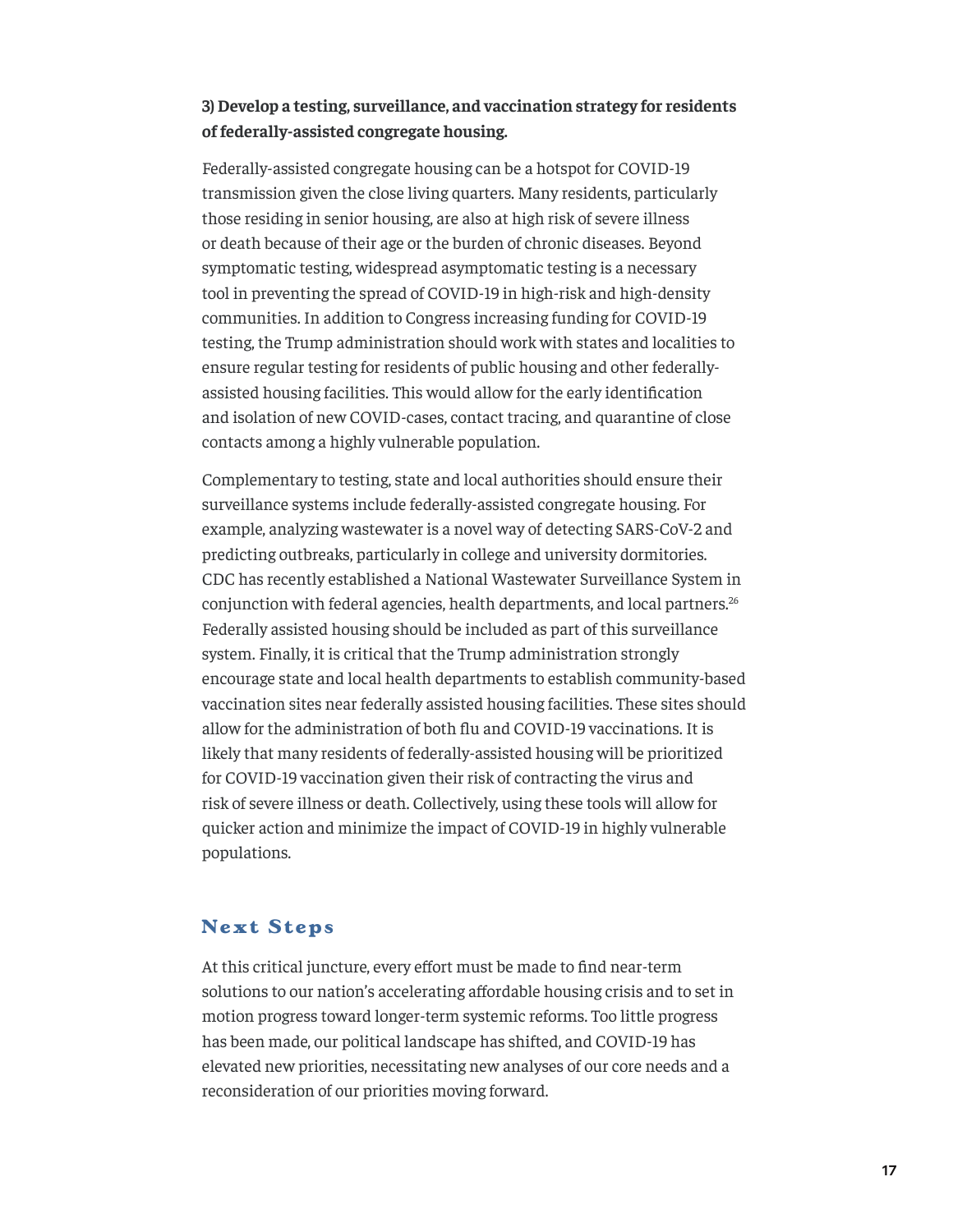Public health mandates to stay home and socially distance, as well as the increasing number of children who will be learning remotely from home when the school year begins, have exposed and elevated our country's failure to stably and adequately house all Americans. This new reality has also tangibly and viscerally reminded us how important it is to have a place to call home.

Moving forward, BPC will continue to build consensus on policies that address systemic racial disparities in housing—including disproportionately high rent cost burdens, entrenched patterns of segregation and concentrated poverty, and disparities in homeownership and family wealth. There also continues to be a pressing need for policies that preserve and build affordable rental homes to meet unmet demand, reduce rent burdens, foster economic resilience, and propel our country's economic recovery.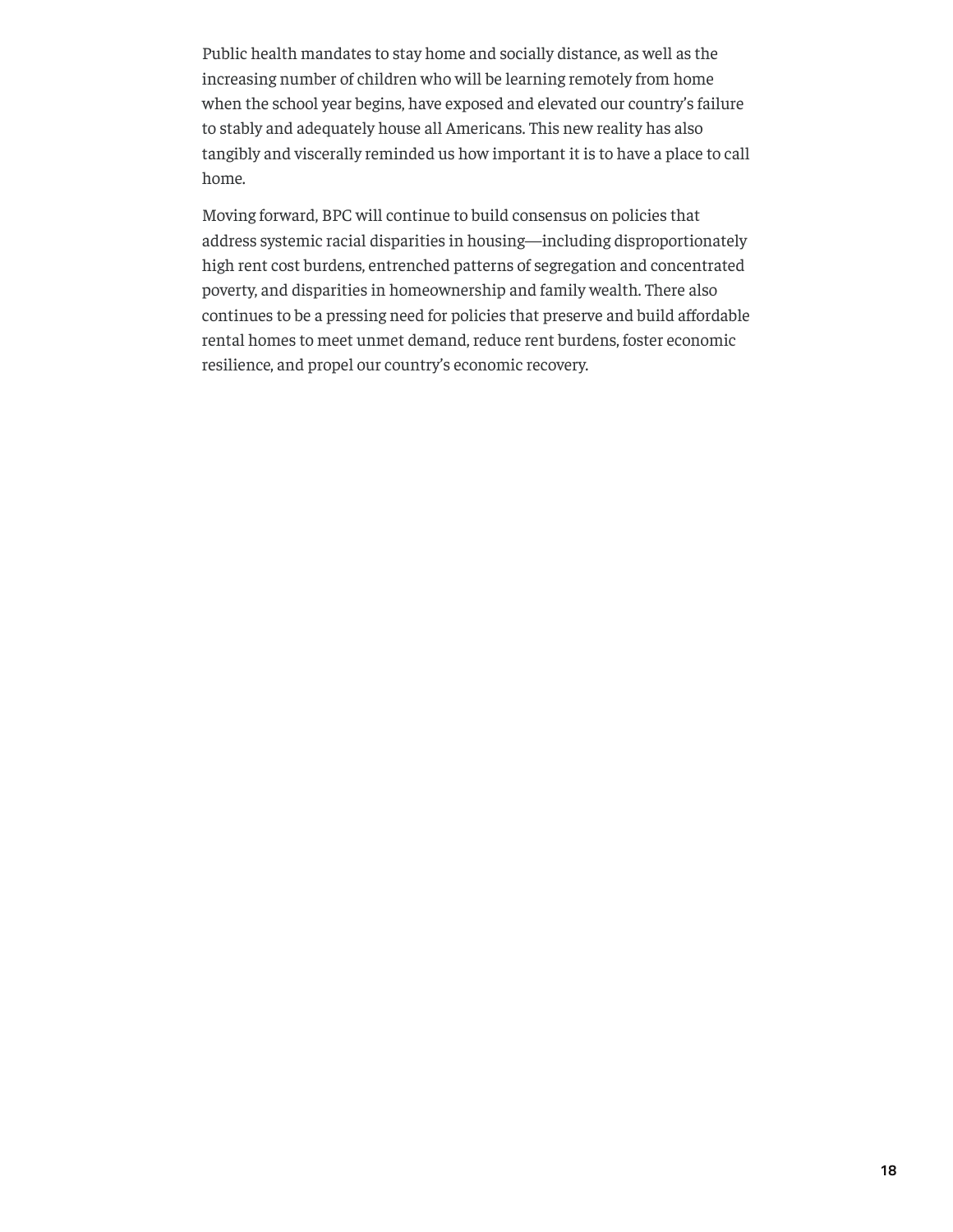## <span id="page-18-0"></span>**Endnotes**

[1](#page-3-0) Bipartisan Policy Center, *Housing America's Future: New Directions for National Policy,* February 2013. Available at: [https://bipartisanpolicy.org/report/housing](https://bipartisanpolicy.org/report/housing-americas-future-new-directions-national-policy/)[americas-future-new-directions-national-policy/](https://bipartisanpolicy.org/report/housing-americas-future-new-directions-national-policy/). Bipartisan Policy Center, "Healthy Aging Begins at Home," May 2016. Available at: [https://bipartisanpolicy.org/report/](https://bipartisanpolicy.org/report/recommendations-for-healthy-aging/) [recommendations-for-healthy-aging/.](https://bipartisanpolicy.org/report/recommendations-for-healthy-aging/) Bipartisan Policy Center, *Forging an Enduring Bipartisan Consensus on Affordable Rental Housing*, February 2017. Available at: [https://](https://bipartisanpolicy.org/report/forging-consensus-on-affordable-rental-housing/) [bipartisanpolicy.org/report/forging-consensus-on-affordable-rental-housing/](https://bipartisanpolicy.org/report/forging-consensus-on-affordable-rental-housing/). Bipartisan Policy Center, *Building the Case: Low-Income Housing Tax Credits and Health*. November 2017. Available at: [https://bipartisanpolicy.org/report/building](https://bipartisanpolicy.org/report/building-the-case-low-income-housing-tax-credits-and-health/)[the-case-low-income-housing-tax-credits-and-health/.](https://bipartisanpolicy.org/report/building-the-case-low-income-housing-tax-credits-and-health/) Bipartisan Policy Center, *HUD-HHS Partnerships: A Prescription for Better Health.* June 2018. Available at: [https://](https://bipartisanpolicy.org/report/hud-hhs-partnerships-a-prescription-for-better-health/) [bipartisanpolicy.org/report/hud-hhs-partnerships-a-prescription-for-better-health/](https://bipartisanpolicy.org/report/hud-hhs-partnerships-a-prescription-for-better-health/) .

[2](#page-3-0) Bipartisan Policy Center, "*Healthy Aging Begins at Home*," May 2016. Available at: [https://bit.ly/3hEUyz8.](https://bit.ly/3hEUyz8)

[3](#page-3-0) Joint Center for Housing Studies of Harvard University, "The State of U.S. Housing in 2018," Available at: [https://www.jchs.harvard.edu/state-nations-housing-2018.](https://www.jchs.harvard.edu/state-nations-housing-2018)

[4](#page-4-0) Oshrat Carmiel, "*Cheapest Apartments at Biggest Foreclosure Risk as Payments Fall*," August 2020. Available at: [https://www.bloomberg.com/news/articles/2020-08-11/](https://www.bloomberg.com/news/articles/2020-08-11/rental-divide-pushes-u-s-affordable-housing-owners-to-the-brink/) [rental-divide-pushes-u-s-affordable-housing-owners-to-the-brink/.](https://www.bloomberg.com/news/articles/2020-08-11/rental-divide-pushes-u-s-affordable-housing-owners-to-the-brink/)

[5](#page-4-0) The Aspen Institute, "*20 Million Renters Are at Risk of Eviction; Policymakers Must Act Now to Mitigate Widespread Hardship,*" June 2020. Available at: [https://www.](https://www.aspeninstitute.org/blog-posts/20-million-renters-are-at-risk-of-eviction/) [aspeninstitute.org/blog-posts/20-million-renters-are-at-risk-of-eviction/](https://www.aspeninstitute.org/blog-posts/20-million-renters-are-at-risk-of-eviction/).

[6](#page-4-0) Bipartisan Policy Center, "*COVID-19 Sparks Huge Shifts in American Financial Well-Being; Poll Finds Openness to Change," June 2020. Available at: [https://](https://bipartisanpolicy.org/blog/economic-opportunity-poll/)* [bipartisanpolicy.org/blog/economic-opportunity-poll/](https://bipartisanpolicy.org/blog/economic-opportunity-poll/).

[7](#page-5-0) Emily Benfer and Lindsay Wiley, *Health Justice Strategies To Combat COVID-19: Protecting Vulnerable Communities During A Pandemic,*" March 2020. Available at: <https://www.healthaffairs.org/do/10.1377/hblog20200319.757883/full/>. CDC, "CDC COVID Data Tracker," Accessed August 2020. Available at: [https://covid.](https://covid.cdc.gov/covid-data-tracker/) [cdc.gov/covid-data-tracker/](https://covid.cdc.gov/covid-data-tracker/). Samantha Artiga, Rachel Garfield, & Kendal Orgera, "Communities of Color at Higher Risk for Health and Economic Challenges due to COVID-19," April 2020. Available at: [https://www.kff.org/disparities-policy/issue](https://www.kff.org/disparities-policy/issue-brief/communities-of-color-at-higher-risk-for-health-and-economic-challenges-due-to-covid-19/)[brief/communities-of-color-at-higher-risk-for-health-and-economic-challenges-due](https://www.kff.org/disparities-policy/issue-brief/communities-of-color-at-higher-risk-for-health-and-economic-challenges-due-to-covid-19/)[to-covid-19/](https://www.kff.org/disparities-policy/issue-brief/communities-of-color-at-higher-risk-for-health-and-economic-challenges-due-to-covid-19/).

[8](#page-10-0) Center on Budget and Policy Priorities, "*Three Out of Four Low-Income At-Risk Renters Do Not Receive Federal Rental Assistance,*" August 2017. Available at: [https://www.cbpp.](https://www.cbpp.org/three-out-of-four-low-income-at-risk-renters-do-not-receive-federal-rental-assistance) [org/three-out-of-four-low-income-at-risk-renters-do-not-receive-federal-rental](https://www.cbpp.org/three-out-of-four-low-income-at-risk-renters-do-not-receive-federal-rental-assistance)[assistance](https://www.cbpp.org/three-out-of-four-low-income-at-risk-renters-do-not-receive-federal-rental-assistance).

[9](#page-10-0) Department of Labor, "*Unemployment Insurance Weekly Claims,*" August 27, 2020. Available at: [https://www.dol.gov/ui/data.pdf.](https://www.dol.gov/ui/data.pdf)

[10](#page-11-0) Ben Gitis, Bipartisan Policy Center, "*Survey Points to Potential Racial Disparities in Approval Rates for Unemployment Insurance Claims,*" July 2020. Available at: [https://](https://bipartisanpolicy.org/blog/survey-points-to-potential-racial-disparities-in-approval-rates-for-unemployment-insurance-claims/) [bipartisanpolicy.org/blog/survey-points-to-potential-racial-disparities-in-approval](https://bipartisanpolicy.org/blog/survey-points-to-potential-racial-disparities-in-approval-rates-for-unemployment-insurance-claims/)[rates-for-unemployment-insurance-claims/.](https://bipartisanpolicy.org/blog/survey-points-to-potential-racial-disparities-in-approval-rates-for-unemployment-insurance-claims/)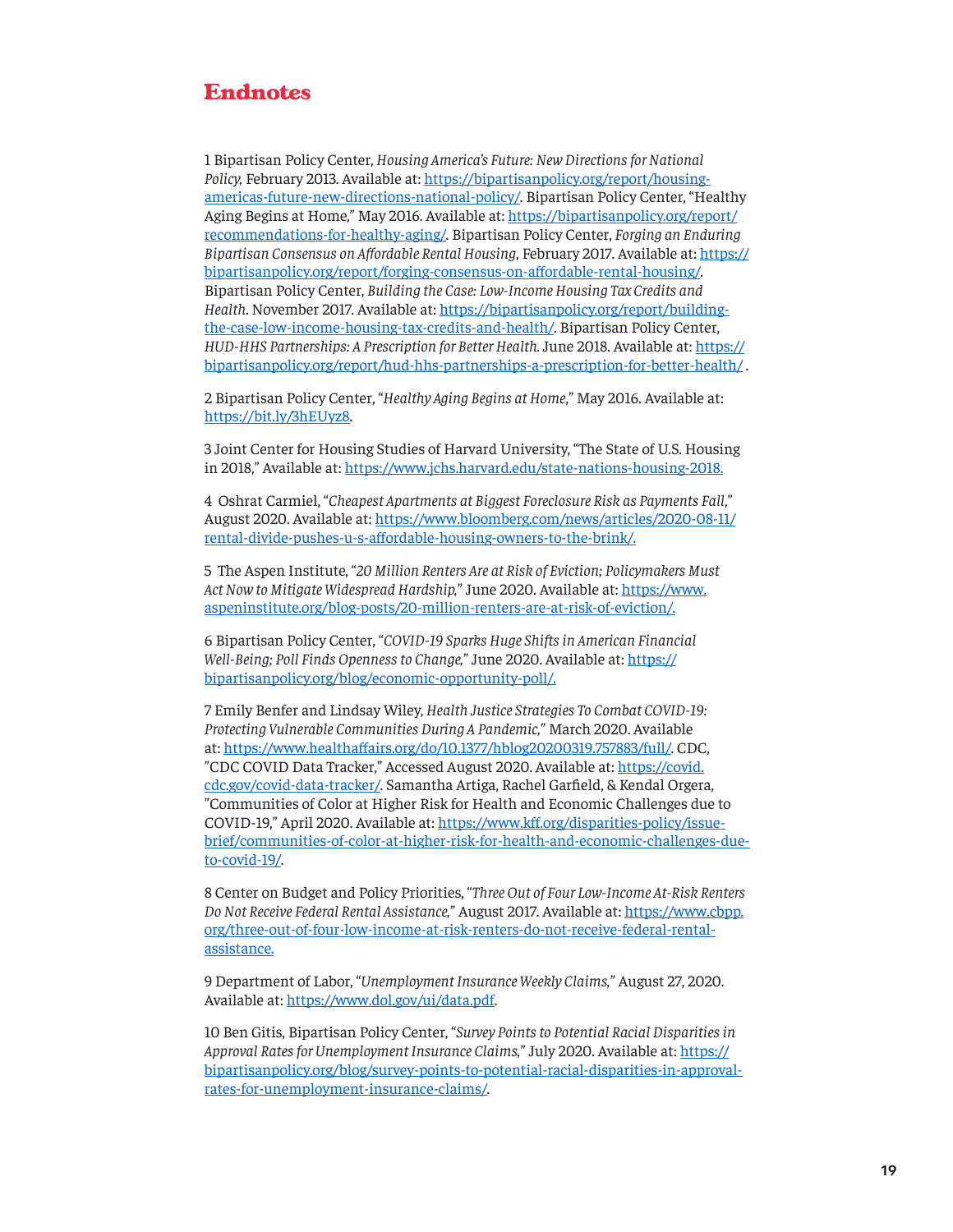<span id="page-19-0"></span>[11](#page-11-0) Ben Gitis and Shai Akabas, Bipartisan Policy Center, "*The \$600 Question: How Lawmakers Should Approach Unemployment Insurance,*" June 2020. Available at: [https://bipartisanpolicy.org/blog/the-600-question-how-lawmakers-should](https://bipartisanpolicy.org/blog/the-600-question-how-lawmakers-should-approach-unemployment-insurance/)[approach-unemployment-insurance/](https://bipartisanpolicy.org/blog/the-600-question-how-lawmakers-should-approach-unemployment-insurance/). Ben Gitis, Kenneth Megan, Mariette Aborn, Shai Akabas, and G. William Hoagland, Bipartisan Policy Center, "*How to Solve Several UI Challenges at Once*," September 2020. Available at: [https://](https://bipartisanpolicy.org/blog/how-to-solve-several-ui-challenges-at-once/) [bipartisanpolicy.org/blog/how-to-solve-several-ui-challenges-at-once/](https://bipartisanpolicy.org/blog/how-to-solve-several-ui-challenges-at-once/).

[12](#page-11-0) G. William Hoagland, Ben Gitis, and Shai Akabas, Bipartisan Policy Center, "*It Doesn't Have to Be All or Nothing: How Unemployment Insurance Could Support Work and Continue to Provide Financial Relief,*" July 2020. Available at: [https://bipartisanpolicy.org/blog/it-doesnt-have-to-be-all-or-nothing-how](https://bipartisanpolicy.org/blog/it-doesnt-have-to-be-all-or-nothing-how-unemployment-insurance-could-support-work-and-continue-to-provide-financial-relief/)[unemployment-insurance-could-support-work-and-continue-to-provide](https://bipartisanpolicy.org/blog/it-doesnt-have-to-be-all-or-nothing-how-unemployment-insurance-could-support-work-and-continue-to-provide-financial-relief/)[financial-relief/](https://bipartisanpolicy.org/blog/it-doesnt-have-to-be-all-or-nothing-how-unemployment-insurance-could-support-work-and-continue-to-provide-financial-relief/).

[13](#page-12-0) National Low Income Housing Coalition, "*Emergency Rental Assistance Needs for Workers Struggling Due to COVID-19*," May 2020. Available at: [https://nlihc.org/sites/](https://nlihc.org/sites/default/files/Emergency-Rental-Assistance-Needs-for-Workers-Struggling-due-to-COVID-19.pdf) [default/files/Emergency-Rental-Assistance-Needs-for-Workers-Struggling-due-to-](https://nlihc.org/sites/default/files/Emergency-Rental-Assistance-Needs-for-Workers-Struggling-due-to-COVID-19.pdf)[COVID-19.pdf](https://nlihc.org/sites/default/files/Emergency-Rental-Assistance-Needs-for-Workers-Struggling-due-to-COVID-19.pdf).

[14](#page-12-0) Sarah Strochak, Aaron Shroyer, Jung Hyun Choi, Kathryn Reynolds, & Laurie Goodman, Urban Institute, "*How Much Assistance Is Needed to Support Renters through the COVID-19 Crisis?*" June 2020. Available at: [https://www.urban.org/](https://www.urban.org/research/publication/how-much-assistance-needed-support-renters-through-covid-19-crisis) [research/publication/how-much-assistance-needed-support-renters-through](https://www.urban.org/research/publication/how-much-assistance-needed-support-renters-through-covid-19-crisis)[covid-19-crisis](https://www.urban.org/research/publication/how-much-assistance-needed-support-renters-through-covid-19-crisis).

[15](#page-13-0) National Association of Hispanic Real Estate Professionals and UC Berkeley's Terner Center for Housing Innovation, "*How Are Smaller Landlords Weathering the COVID-19 Pandemic?*" 2020. Available at: [https://ternercenter.berkeley.edu/news/](https://ternercenter.berkeley.edu/news/nahrep-survey) [nahrep-survey](https://ternercenter.berkeley.edu/news/nahrep-survey)

[16](#page-13-0) For example, see: Carol Galante and Barry Zigas, "*Renters need help now – Here's how to deliver it,*" April 2020. Available at: [https://www.housingwire.com/articles/](https://www.housingwire.com/articles/pulse-renters-need-help-now-heres-how-to-deliver-it/) [pulse-renters-need-help-now-heres-how-to-deliver-it/](https://www.housingwire.com/articles/pulse-renters-need-help-now-heres-how-to-deliver-it/).

[17](#page-13-0) Culhane et al., "*Estimated Emergency and Observational/Quarantine Capacity Need for the US Homeless Population Related to COVID-19 Exposure by County; Projected Hospitalizations, Intensive Care Units and Mortality,*" March 2020. Available at: [https://endhomelessness.org/wp-content/uploads/2020/03/COVID-paper\\_clean-](https://endhomelessness.org/wp-content/uploads/2020/03/COVID-paper_clean-636pm.pdf)[636pm.pdf](https://endhomelessness.org/wp-content/uploads/2020/03/COVID-paper_clean-636pm.pdf).

[18](#page-13-0) Council of Large Public Housing Authorities, "*Council of Large Public Housing Authorities: Coronavirus Supplemental Request,*" March 2020. Available at: [https://](https://clpha.org/news/2020/clpha-requests-85-billion-emergency-funds-congress) [clpha.org/news/2020/clpha-requests-85-billion-emergency-funds-congress.](https://clpha.org/news/2020/clpha-requests-85-billion-emergency-funds-congress)

[19](#page-14-0) Senator Tina Smith et. al to Senator Richard Shelby and Senator Patrick Leahy, April 17, 2020. Available at: [https://smithsenate.app.box.com/s/](https://smithsenate.app.box.com/s/qlz88iizednzl6ka6pw092b33rzd9lo6) [qlz88iizednzl6ka6pw092b33rzd9lo6](https://smithsenate.app.box.com/s/qlz88iizednzl6ka6pw092b33rzd9lo6).

[20](#page-14-0) HUD, Office of Policy Development and Research, "*Housing Needs of American Indians and Alaska Natives in Tribal Areas: A Report From the Assessment of American Indian, Alaska Native, and Native Hawaiian Housing Needs,*" January 2017. Available at: [https://www.huduser.gov/portal/sites/default/files/pdf/HNAIHousingNeeds.](https://www.huduser.gov/portal/sites/default/files/pdf/HNAIHousingNeeds.pdf) [pdf.](https://www.huduser.gov/portal/sites/default/files/pdf/HNAIHousingNeeds.pdf)

[21](#page-15-0) Molly Bohannon et. al., "*COVID-19 is 'a crisis within a crisis' for homeless people,*" Associated Press, August 2020. Available at: [https://apnews.com/](https://apnews.com/f7e3f353c081cd6b093ec47f852e67dd) [f7e3f353c081cd6b093ec47f852e67dd.](https://apnews.com/f7e3f353c081cd6b093ec47f852e67dd)